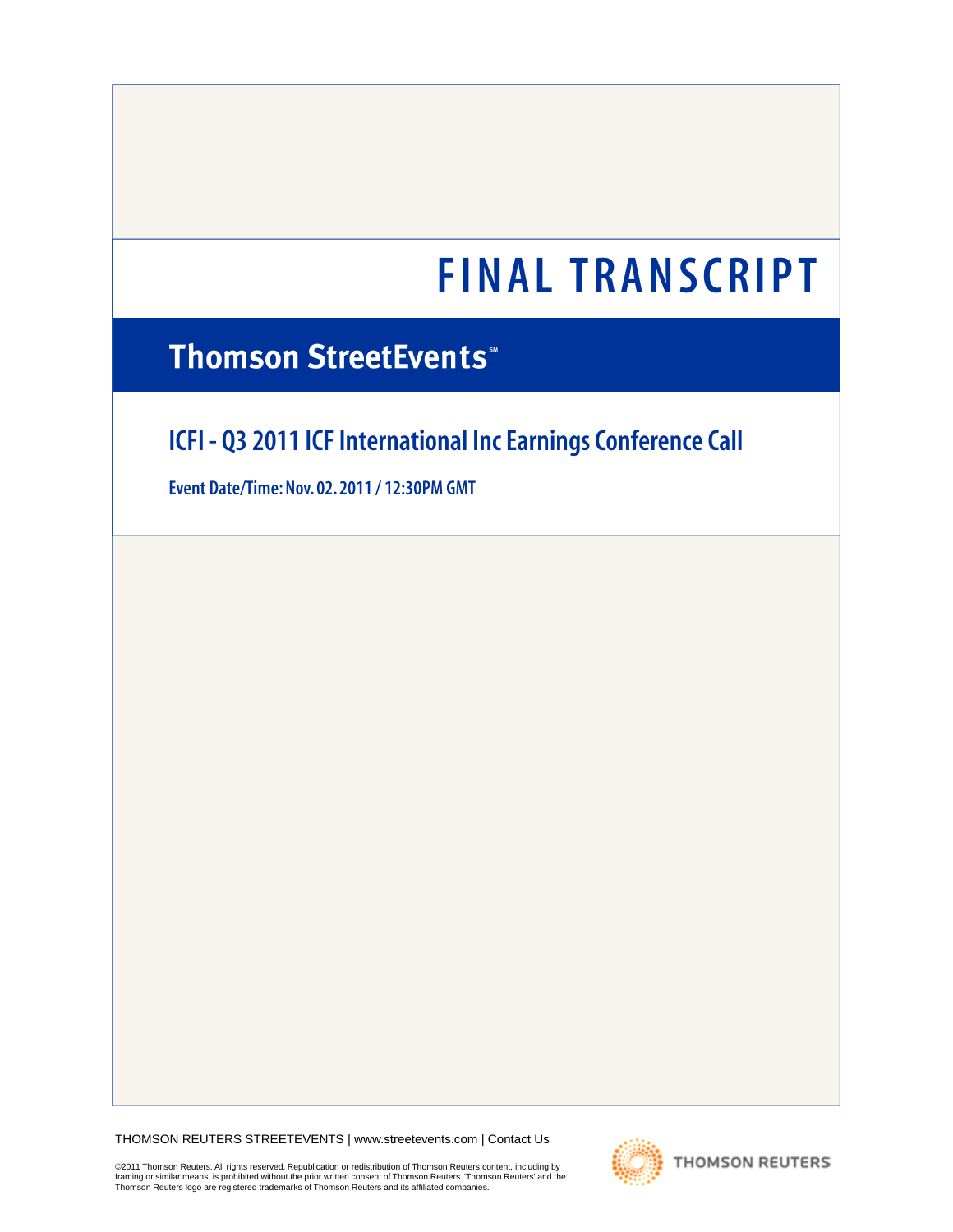# **Nov. 02. 2011 / 12:30PM, ICFI - Q3 2011 ICF International Inc Earnings Conference Call**

# **C ORPORA TE P A R TICIP ANTS**

**[Douglas Beck](#page-2-0)** *ICF International, Inc. - SVP of Corporate Development*

#### **[Sudhakar Kesavan](#page-2-1)** *ICF International, Inc. - Chairman and CEO*

**[John Wasson](#page-3-0)** *ICF International, Inc. - President and COO*

**[Sandy Murray](#page-4-0)** *ICF International, Inc. - SVP and Interim CFO*

# **C ONFERENCE C ALL P A R TICIP ANTS**

**[Tim Quillin](#page-6-0)** *Stephens Inc. - Analyst*

**[Matt Hill](#page-7-0)** *William Blair & Co. - Analyst*

**[Tobey Sommer](#page-8-0)** *SunTrust Robinson Humphrey - Analyst*

**[A.J. Strasser](#page-9-0)** *Cooper Creek Partners - Analyst*

**[Erik Olbeter](#page-10-0)** *Pacific Crest Securities - Analyst*

**[Bill Loomis](#page-11-0)** *Stifel Nicolaus - Analyst*

**[Eric Prouty](#page-14-0)** *Canaccord Genuity - Analyst*

**[Mark Jordan](#page-17-0)** *Noble Financial Group - Analyst*

**[Rick Eskildsen](#page-18-0)** *Wells Fargo Securities - Analyst*

# **PRESENT A TION**

# **Operator**

Welcome to the ICF International third-quarter 2011 conference call. During the presentation, all participants will be in listen-only mode. Afterwards you will be invited to participate in a question-and-answer session. (Operator Instructions). As a reminder, this conference is being recorded on Wednesday, November 2, 2011, and cannot be reproduced or rebroadcast without permission from the Company.

Now I would like to turn the program over to Douglas Beck, Senior Vice President Corporate Development. Please go ahead.

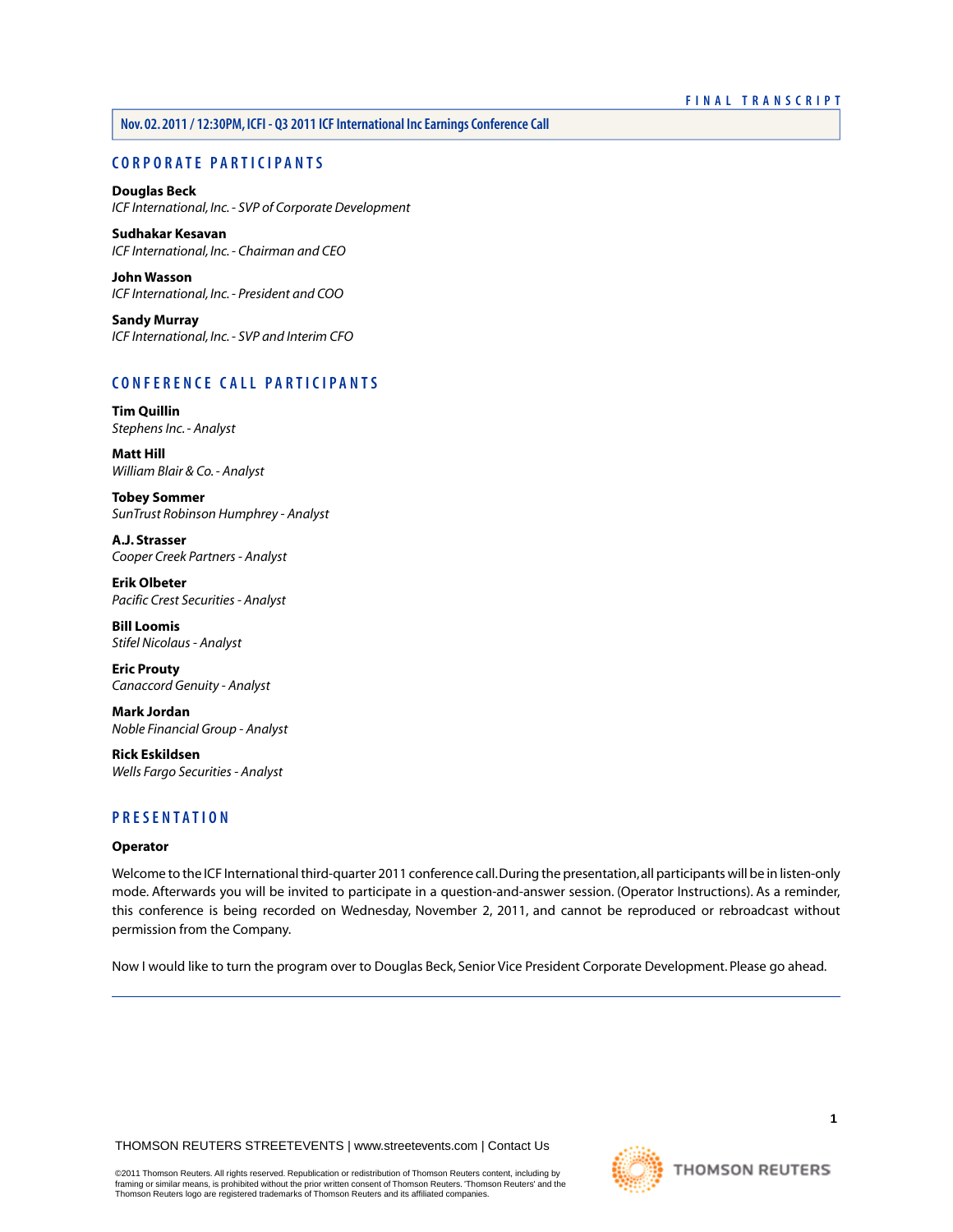# **Nov. 02. 2011 / 12:30PM, ICFI - Q3 2011 ICF International Inc Earnings Conference Call**

## <span id="page-2-0"></span>**Douglas Beck** *- ICF International, Inc. - SVP of Corporate Development*

Thank you, operator. Good morning, everyone, and thank you for joining us to review ICF's third-quarter 2011 performance. With us today from ICF International are Sudhakar Kesavan, Chairman and CEO; John Wasson, President and COO; and Sandy Murray, interim CFO.

During this conference call we will make forward-looking statements to assist you in understanding ICF's management's expectations about our future performance.These statements are subject to a number of risks that could cause actual events or results to differ materially and I refer you to our November 2, 2011 press release and our SEC filings for discussions of those risks.

In addition, our statements during this call are based on our view is as of today.We anticipate future developments will cause our views to change. Please consider the information presented in that light. We may at some point elect to update the forward-looking statements made today but specifically disclaim any obligation to do so.

<span id="page-2-1"></span>I will now turn the call over to our CEO, Sudhakar Kesavan, to discuss third-quarter 2011 highlights. Sudhakar?

# **Sudhakar Kesavan** *- ICF International, Inc. - Chairman and CEO*

Good morning.Thank you and thank you for joining us.We have seen solid growth through 2011. Our third-quarter performance again demonstrated how well our domain expertise, our mix of government and commercial business, and our diversified client base fit together to drive strong year-over-year growth.

As you saw in today's earnings release, revenue and reported earnings per share came in at the high end of our range with net income growing at a rate that was more than twice revenue growth.We reported double-digit year-over-year revenue increases in our key markets.

Energy, environment and transportation was up 15.4% and health, education, and social programs was up 10.3%. Together these markets accounted for 86% of our third-quarter revenue. Homeland security and defense were virtually flat, coming in at 1.2% below last year's third quarter.

This was another strong quarter for our commercial business which increased 54.6% and for the first nine months of this year is up 49.7%. We have built a reputation as the go to firm for energy efficiency work and continue to grow that part of our commercial business along with managing large infrastructure projects.

As we have said over the past two quarters, our commercial business is benefiting from a pickup in advisory work on energy had related transactions but the volume of this business has not yet returned to where it was three years ago.

Our federal business was up 2% year-on-year, up from quarter two's growth rate and resulting in 3% growth for the nine months. We expect to see a higher federal growth rate in the fourth quarter. You will note that our state and local business picked up in the third quarter, increasing 17.5% year-on-year.This resulted from our work in an increased number of infrastructure projects on the West Coast, where revenues from bond issues and municipal sales taxes are providing a good funding source despite state budget issues and we are comparing against a relatively weak 2010 third quarter.

Profitability was markedly ahead of last year's levels, benefiting from a more favorable mix of business, greater productivity, and lower D&A costs.

This was an excellent sales quarter for ICS in dollar value as well as in strategic importance of our contract wins.The record \$632 million in awards this quarter brings our nine-month sales to \$1.1 billion, up 55% from last year, which was also a good year for us.We are bidding on more and larger contracts and our expanded qualifications are aligned with these opportunities.

THOMSON REUTERS STREETEVENTS | [www.streetevents.com](http://www.streetevents.com) | [Contact Us](http://www010.streetevents.com/contact.asp)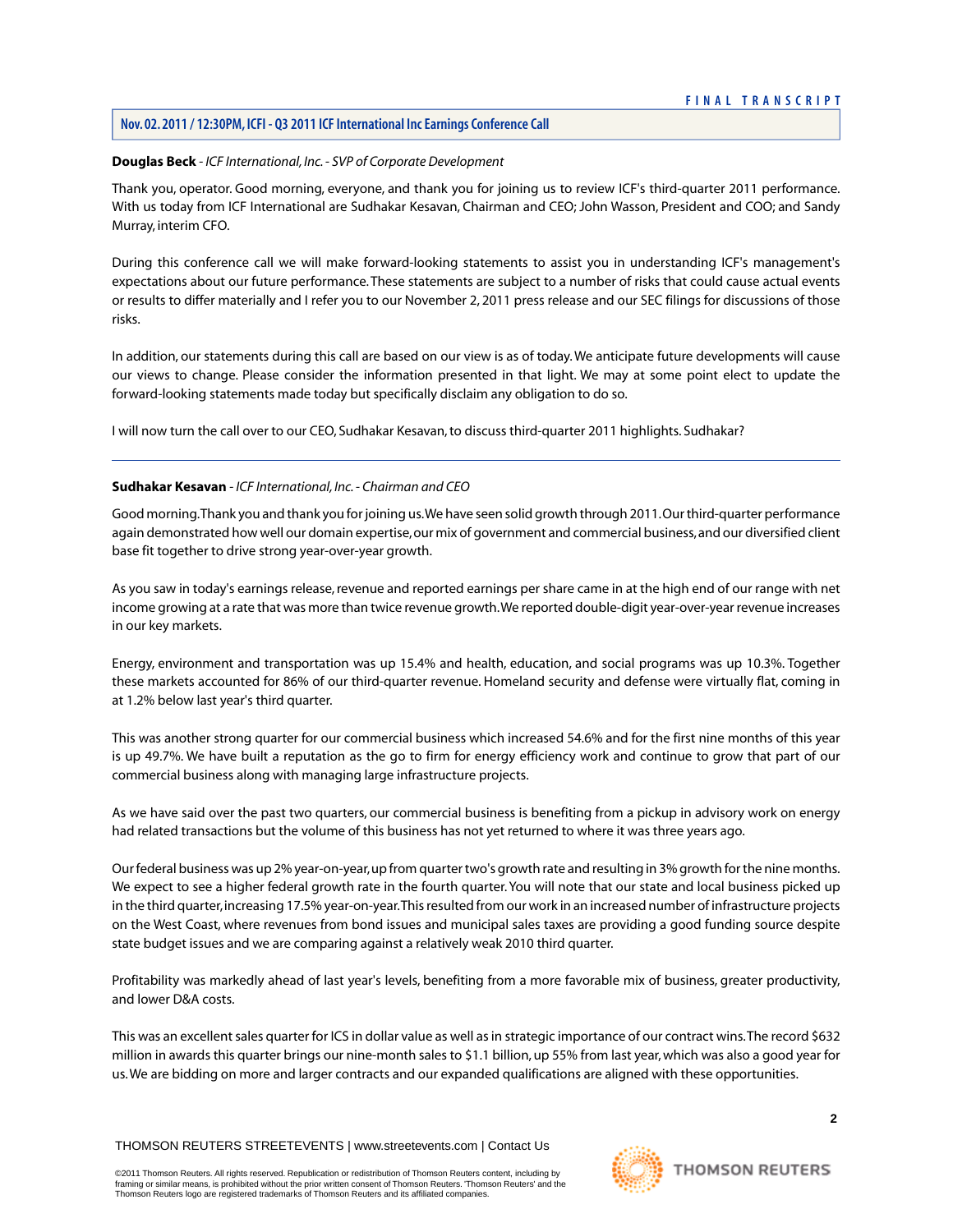# **Nov. 02. 2011 / 12:30PM, ICFI - Q3 2011 ICF International Inc Earnings Conference Call**

The accelerated business development activities we discussed in the last quarter's call are clearly paying off. Out of the \$632 million in new sales this quarter, more than 50% of the total sales revenue was represented by implementation contracts in excess of \$25 million with a combination of ICF domain expertise and IT capabilities differentiating our proposal.

Throughout the year, we have addressed uncertainty of the overall business environment by investing to gain share in our government and commercial markets while closely monitoring profitability and productivity. For the nine months, operating income increased 28%, net income was up 30%, and our EBITDA margin increased from 9.2% to 9.6%.We plan to continue with this investment strategy in the periods ahead.

We are focused on increasing our market share in government and commercial markets in our areas of expertise, bringing on senior professionals who add to our subject matter knowledge and exploring investments to gain greater scale for our international business, where we see growth opportunities in both developed and emerging markets.

At the end of the third quarter, our backlog was a record \$1.7 billion, up 27% from second quarter 2011 levels. Our pipeline even after this quarter's awards is at \$2.3 billion.

<span id="page-3-0"></span>I would now like to turn the call over to John Wasson, our President and Chief Operating Officer, who will provide additional insight.

# **John Wasson** *- ICF International, Inc. - President and COO*

Thank you, Sudhakar, and good morning. As Sudhakar noted, we are especially pleased that our sales for Q3 set a new record and that we exceeded our third-quarter last year sales by over 60 percent fine. This clearly demonstrates that we continue to find a full range of opportunities in all of our major markets. And this year's Q3 proposal season which began in the second quarter was as busy as it has ever been.

We believe that this exceptional quarter underscored the continued strength of our value proposition, government and commercial markets offering the combination of unequal domain knowledge with first rate implementation capabilities.

In public health for example, we announced two new wins with the Centers for Disease Control in Atlanta.We received a new \$70 million contract to design, implement, and manage training and technical assistance for grantees of the Community Transformation Grant program which builds on our distinctive expertise in addressing the connection between health and surrounding environmental and social determinants. Such connections are critical in reducing the rates of chronic diseases such as obesity and heart disease.

We also won a \$9.7 million contract to continue our work of providing data management and technical support to programs that help CDC monitor HIV AIDS.

In addition to our public health work, we announced a number of new and recompete wins across many of our federal markets including additional programs at the Department of Health and Human Services, the Department of Justice, and the Department of Homeland Security.

We were also pleased to win a \$21.5 million contract with the US Agency for International Development to work with corporate and government partners in up to 11 Asian countries in support of AIDs Low Emissions Asian Development or LEAD program. This not only reaffirms our leadership in low emission strategies but add significant scale to our Asian operations as we focus on growing our international business.

Of our \$632 million in third-quarter sales, two new contracts within the aggregate value of approximately \$105 million are being protested. As you know, this is becoming a more common occurrence in the federal space and many firms in our peer group

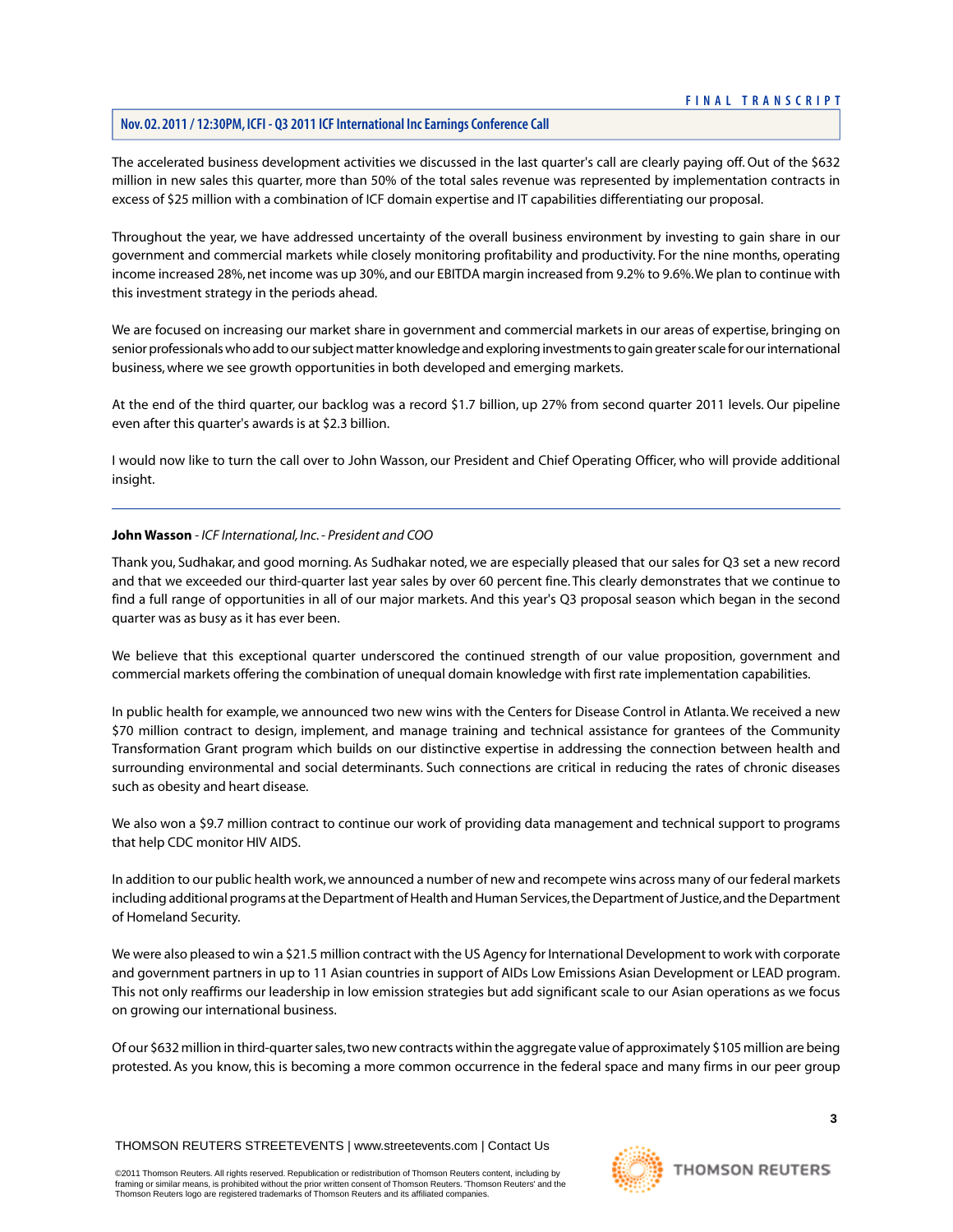have noted the same behavior.We think that the federal government conducted a fair and objective source selection process for these two new contracts and we believe there is a high probability that the contract awards to us will be upheld.

Of course the wins I have outlined this morning are only the largest wins among the hundreds that we counted across all of our markets. During the third quarter, for example, ICF logged nearly 300 wins in its commercial markets, which typically features smaller engagements of shorter duration.

Nevertheless, our commercial wins did include a few very large awards such as a new contract for up to \$55 million with Baltimore Gas & Electric to continue our management and implementation of their energy efficiency programs in the residential, industrial, and commercial sectors. And another \$6.7 million contract with a major utility to promote increased energy efficiency in residential and low income affordable new home construction, thereby increasing energy-efficient construction at the beginning of the housing lifecycle.

In addition to these large wins, we continue to see many opportunities to support a high-level of commercial growth and infrastructure for utilities and utility rate market and regulatory analysis.

As Sudhakar mentioned, our pipeline continues to be strong even though there were over \$1 billion of sales decisions in the third quarter. The current pipeline of \$2.3 billion includes 19 opportunities over \$25 million and 58 opportunities over \$10 million.

Finally, at the same time that we continue to gain market share in our areas of expertise, we have experienced an employee turnover rate well below the industry average.The third quarter's rate of 2.9% is identical to the rate of the second quarter.

<span id="page-4-0"></span>Now let me turn the call over to our interim CFO, Sandy Murray, to review the third-quarter financial results. Sandy?

#### **Sandy Murray** *- ICF International, Inc. - SVP and Interim CFO*

Thanks, John, and good morning. Let me now review the financial results for Q3 and provide some guidance on certain items for the remainder of the year.

Revenue for the third quarter was \$218.7 million, an increase of 11% over the prior year third quarter.Year-to-date revenue was \$626.8 million, an increase of 10% over the prior year. As Sudhakar stated earlier, the revenue growth was driven by strong demand from our energy, environment and transportation and health, education and social program markets.

This quarter's gross profit margin was 37.2% compared to 37.3% in the prior year as the benefit of higher commercial business was offset by higher subcontractor costs related to our larger implementation contracts.The year-to-date gross profit margin was 37.9% compared to 37.6% in the prior year.

Indirect and selling expenses were \$60.3 million in the quarter, an increase of 9% over last year's third quarter and were \$177.5 million year-to-date, up 9% over the comparable 2010 period.The increases mostly reflect higher indirect labor expense primarily associated with ICF's growth and greater bid and proposal activity. Indirect and selling expense has remained stable as a percent of revenue. It was 27.6% in this year's third quarter compared to 28% last year and 28.3% year-to-date compared to 28.4% in last year's nine-month period.

As you can see, our indirect costs are growing but at a rate slightly less than our revenue growth and the increased spending is primarily related to increased B&P activity, which is reflected in our strong sales for Q3.

Amortization of purchased intangibles was \$2.4 million in the third quarter, in line with expectations. Operating income in the third quarter was \$16.1 million, an increase of 28.7% over the prior year third quarter and operating income margin was 7.4%

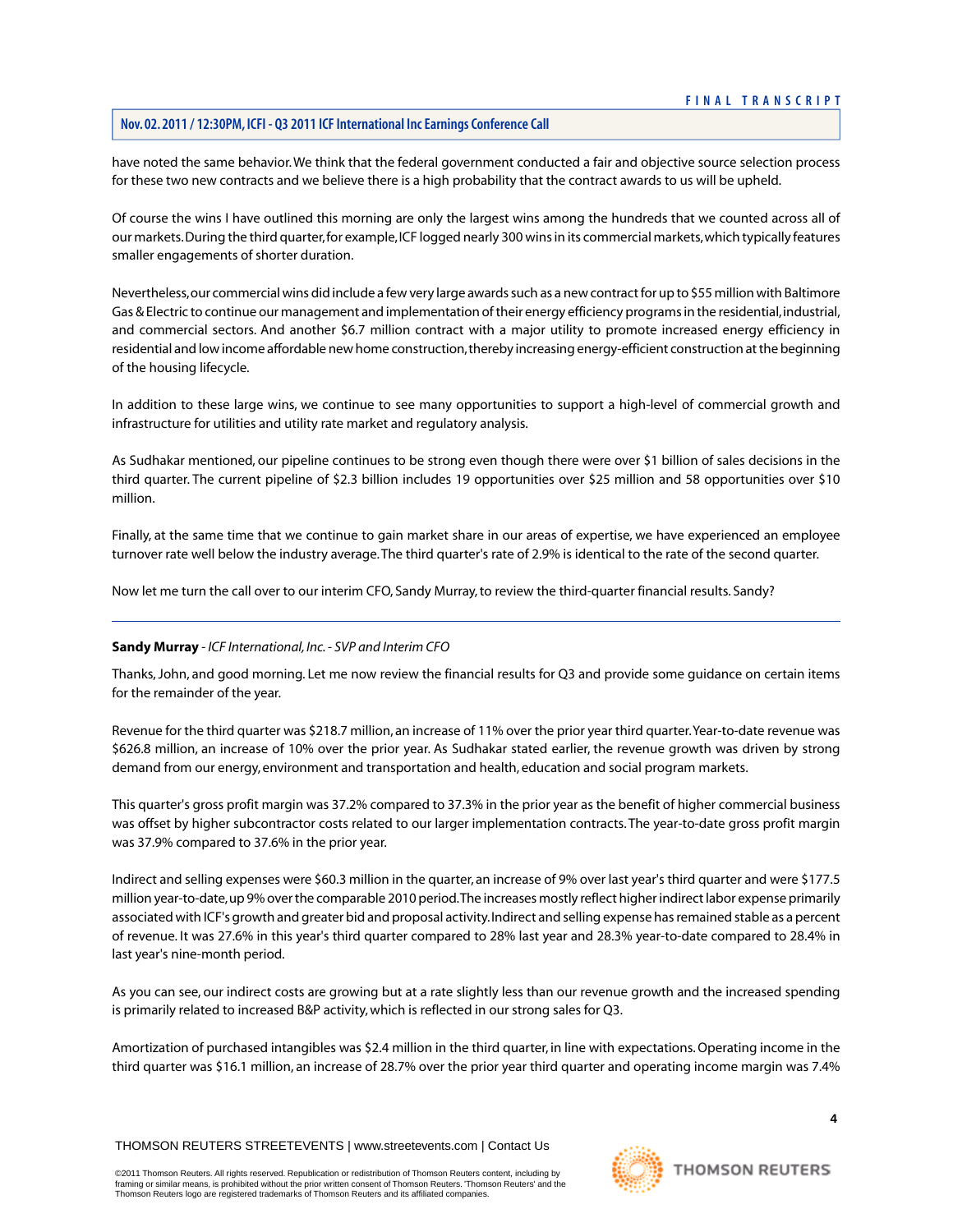compared to 6.3% in the prior year. Operating income year-to-date was \$45 million, an increase of 27.7% over the prior year and operating income margin was 7.2% compared to 6.2% year.

Primarily as a result of lower debt balances, interest expense decreased approximately \$0.2 million in the third quarter and \$0.9 million year-to-date. Due to our strong cash flow, we were able to reduce our long-term debt to \$50 million, down from \$85 million at the end of fourth quarter of 2010.We ended the quarter with a debt to capital ratio of 12%.

Net income was \$9.3 million in the d quarter, up 26% year-over-year and year-to-date. Net income was \$26 million, up 30% from the comparable 2010 period. Diluted earnings per share was \$0.47 for the third quarter and \$1.31 for this year's first nine months.

Cash flow from operating activities for the first nine months of 2011 was \$46.8 million. Days Sales Outstanding including the impact of deferred revenue was 68 compared to 70 in the prior period.

In the third quarter, our capital expenditures totaled \$2.7 million, bringing year-to-date capital expenditures to \$6.9 million. Full-year 2011, we are revising down our projected cash expenditures to \$11 million to \$12 million from \$12 million to \$14 million.

Looking ahead for full year of 2011 based on our current portfolio of business, we expect the amortization of intangibles to be approximately \$9.5 million, depreciation and amortization to be \$11 million, interest expense of \$2.2 million, and the full year tax rate to be 40%. Finally, we anticipate fully diluted weighted average shares in the fourth quarter and for the full year to be \$19.9 million.

Thank you and with that, I would like to turn the call back over to Sudhakar.

#### **Sudhakar Kesavan** *- ICF International, Inc. - Chairman and CEO*

Thank you, Sandy. We expect a solid fourth-quarter performance that reflects the seasonality of our business. Our guidance range for fourth-quarter revenues is \$211 million to \$218 million and diluted earnings per share of \$0.42 to \$0.46 represent a year-on-year increases of 10% and 22.2% of the midpoints respectively. For the full year, we are anticipating revenues in the range of \$838 million to \$845 million and diluted earnings per share of \$1.73 to \$1.77, which at the midpoint equates to 10% revenue growth and 26.8% earnings growth from 2010 levels.

Looking ahead to 2012 and based on our current portfolio of business, our preliminary estimates of revenues of \$910 million to \$940 million and an EBITDA margin in the range of 9% to 10%.

At this point, operator, I would like to open the call to questions.

# **QUESTIONS AND ANSWERS**

#### **Operator**

(Operator Instructions). Tobey Sommer, SunTrust. We will move to our next question which will come from the line of Tim Quillin, Stephens Inc.

THOMSON REUTERS STREETEVENTS | [www.streetevents.com](http://www.streetevents.com) | [Contact Us](http://www010.streetevents.com/contact.asp)

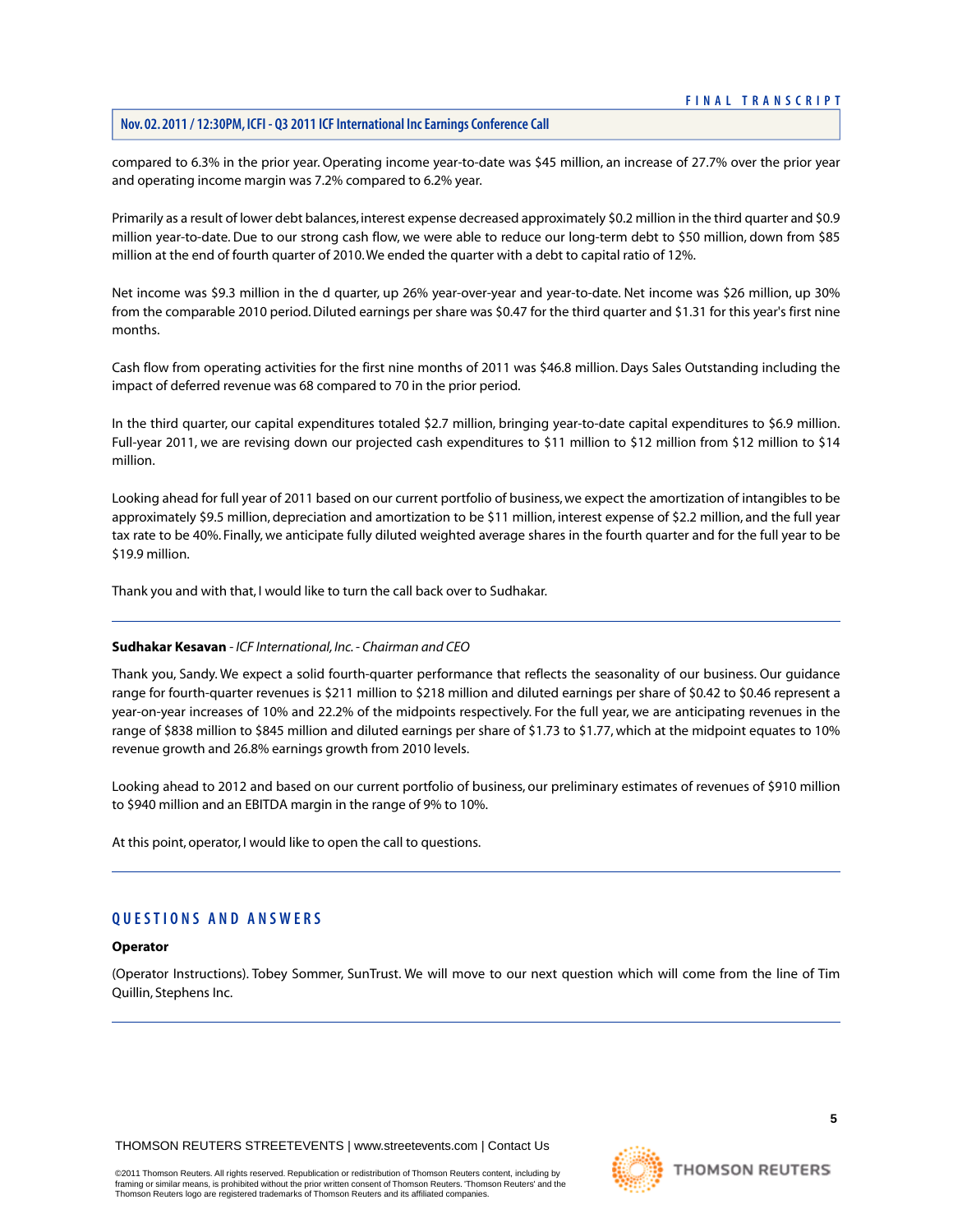#### <span id="page-6-0"></span>**Tim Quillin** *- Stephens Inc. - Analyst*

Good morning, nice results.You may have said this in your prepared remarks but in terms of the bookings, how much of that was new versus renewal?

**Sudhakar Kesavan** *- ICF International, Inc. - Chairman and CEO*

The number was 39%. Let me see -- 37% was recompetes. 63% was new.

**Tim Quillin** *- Stephens Inc. - Analyst*

That's great. Did you say that \$300 million of the bookings were commercial?

# **John Wasson** *- ICF International, Inc. - President and COO*

No, I think we said 300 contracts we won.

#### **Tim Quillin** *- Stephens Inc. - Analyst*

300 contracts, thank you, thank you. I thought that sounded a little bit high.

#### **John Wasson** *- ICF International, Inc. - President and COO*

300 million no. It was 300 contracts.

# **Tim Quillin** *- Stephens Inc. - Analyst*

Right, right.Thank you.Then in terms of the margins guidance, I think I ask this every year when you give the 9% to 10% range, but is 9% a legitimate possibility?

#### **Sudhakar Kesavan** *- ICF International, Inc. - Chairman and CEO*

The only reason we included 9% was because I think that we will have a better sense -- traditionally nobody gives guidance so early for the following year. If you look at all our comparables, they all give guidance in February or March of next year for the year. So we are just giving you broad ranges and we will have a better sense and we will be able to narrow that guidance when we talk to you next year. So why don't we leave it at that and we will come back to that issue next year?

#### **Tim Quillin** *- Stephens Inc. - Analyst*

Okay, that's fair. And I am sure you will have a better sense of this as well on the next conference call, but maybe in broad strokes if you can talk about the relative growth expectations for 2012 in federal, state, and local and commercial. Obviously commercial is growing very, very fast this year. Do you expect that to continue next year?

Federal, you talked about picking up in the fourth quarter. Can that momentum continue into next year? State and local has perked up as well and kind of what you expect there in 2012.Thank you.

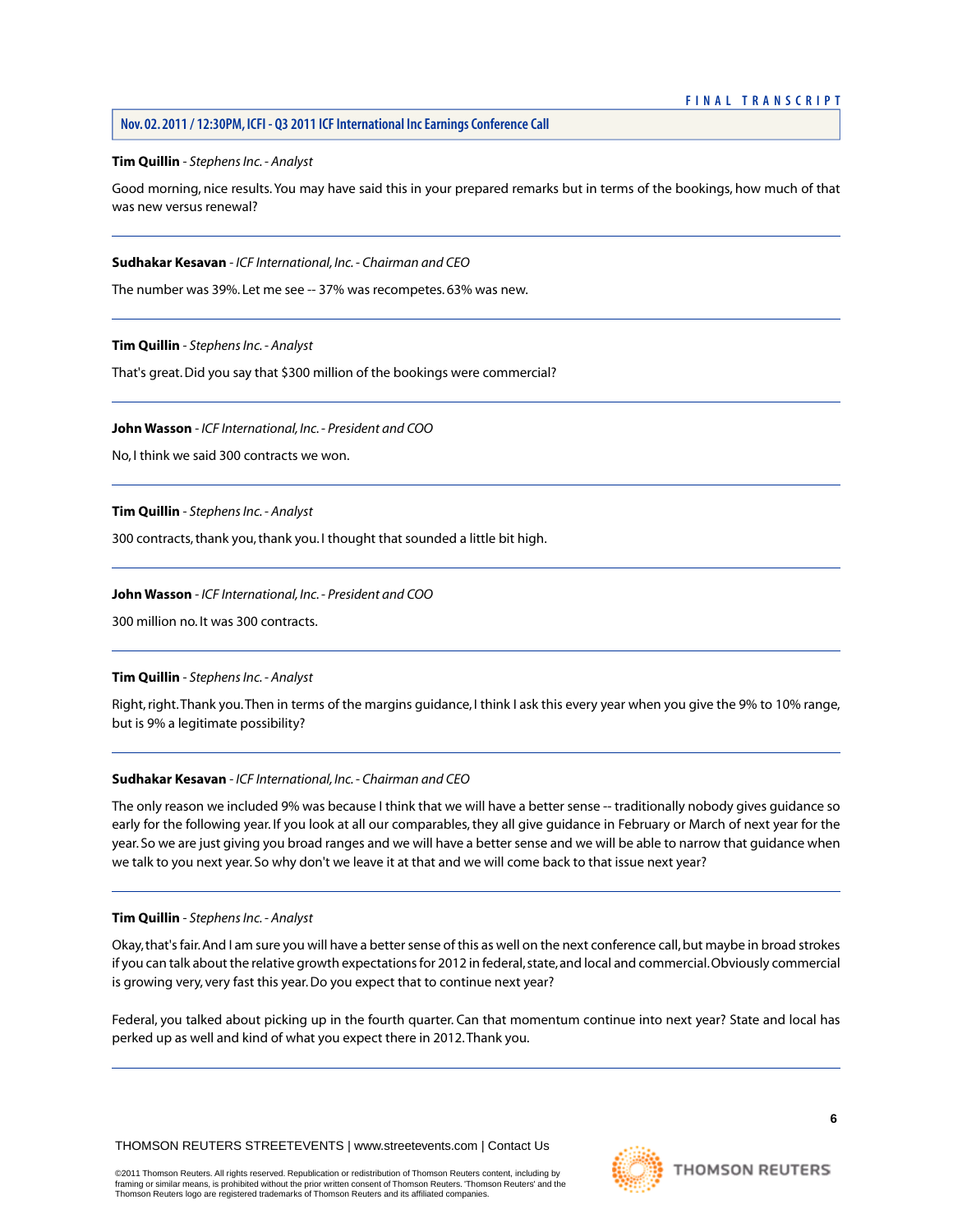# **Nov. 02. 2011 / 12:30PM, ICFI - Q3 2011 ICF International Inc Earnings Conference Call**

#### **Sudhakar Kesavan** *- ICF International, Inc. - Chairman and CEO*

Yes, let me give you -- broad brush strokes is what you asked, so I will do that. I think the federal business will -- we think we can keep up the momentum but it's not going to be very different from, say high single digits. I think we have one in our federal work and we think that there's enough in the pipeline which will -- and in the backlog which will drive good growth going forward.

I think the commercial business certainly will grow more rapidly than the federal business.The state and local business is a small part of our business and it's I think right now we have reasonable momentum.We just have to see how that business progresses. But we are -- we think that will be sort of not 17.5% as we had this quarter but I think somewhere between the federal and commercial.

# **Tim Quillin** *- Stephens Inc. - Analyst*

Thank you. Nice quarter.

# **Operator**

<span id="page-7-0"></span>Tim McHugh,William Blair & Company.

# **Matt Hill** *- William Blair & Co. - Analyst*

Good morning.This is actually Matt Hill in for Tim McHugh this morning. My first question is kind of related to the new contract value growth. Good number.Would you say, this is kind of related to the better-than-expected government flush at the end of September? Also can you kind of help us bridge the gap between that large contract growth and the 10% revenue guidance?

# **Sudhakar Kesavan** *- ICF International, Inc. - Chairman and CEO*

Yes, again on the second question, the revenue guidance issues, we will have a better sense of all this sometime in the early part of next year and therefore we will give you a better sense of it. As you know, there's uncertainty associated with federal spending and we are just trying to be cautious as we move into the next year and as things become a little clearer, we will be able to give you better guidance on the growth rates.

On the win, I don't think there was anything particular about the government flush. I think that clearly quarter three is traditionally a strong quarter because the government closes its fiscal year. But we had a very strong quarter and we won a slightly more significant amount of our bids than we normally expect, so I think the win rate was a little higher. But I don't think the awards or the pace of awards was any different from our traditional seasonal up in Q3 because of the government fiscal year ending.

# **Matt Hill** *- William Blair & Co. - Analyst*

Okay, then on the commercial side, have you seen any changes or weakness in any of your clients or in the markets they are in?

# **Sudhakar Kesavan** *- ICF International, Inc. - Chairman and CEO*

I think as I said in my remarks that the transaction activity is up but not up to the levels which we would like to see it three years ago. So clearly there's still some weakness there.We think that there's some upside there if that activity increases and if there's more transactional stuff, we will do better both in our commercial businesses and all the ones which we have. So I think that it's not -- it's improving, but it's not in back to a healthy state.



**7**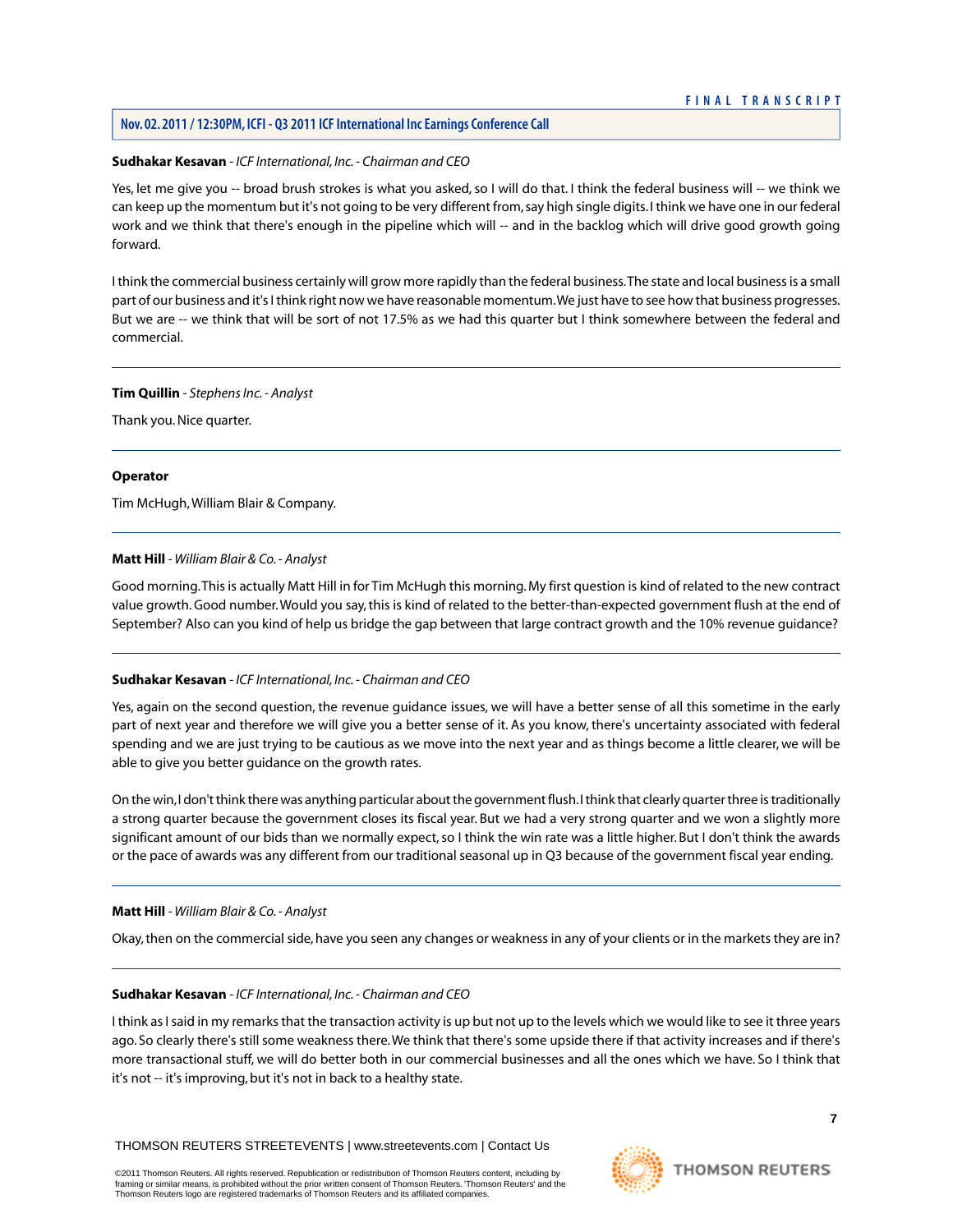## **Nov. 02. 2011 / 12:30PM, ICFI - Q3 2011 ICF International Inc Earnings Conference Call**

#### **Matt Hill** *- William Blair & Co. - Analyst*

Okay, and then just one more about the share repurchase agreement. Did you have any plans how aggressive you kind of think you are going to be with that?

#### **Sudhakar Kesavan** *- ICF International, Inc. - Chairman and CEO*

You know, we have announced a plan. We obviously are not going to talk about the parameters as to what we will do when, but we certainly think that given the market's reaction at times to our performance, I think fundamentally we have a strong company, a strong backlog, strong growth, and we believe that that should be reflected. If it's not, then we will take some action.

#### **Matt Hill** *- William Blair & Co. - Analyst*

Okay, thank you.

#### **Operator**

<span id="page-8-0"></span>Tobey Sommer, SunTrust.

#### **Tobey Sommer** *- SunTrust Robinson Humphrey - Analyst*

Thank you, sorry about that before. On the commercial side, growth was very good. Where do you think you sit in terms of a capability to generate additional revenues without making some meaningful hires? Thanks.

#### **John Wasson** *- ICF International, Inc. - President and COO*

I think obviously the commercial business is growing quite robustly. We see significant opportunity certainly in the energy space with energy efficiency and the infrastructure work. I think that as the business grows, we certainly need to be adding staff and I think we have a very robust program to do that.We make significant investments in recruiting and I think we have been quite successful in finding the talent and getting them on board.

So we've been doing that for the last 18 months and certainly the energy efficiency business has grown quite robustly and also as our infrastructure-related energy business has grown. So I think we have a robust pipeline and we are working the recruiting side very hard.

So we have not been limited. Our growth has not been limited by a lack of ability to hire and onboard the new talent.We have been able to find the talent and get them on board as we grow the business.

#### **Tobey Sommer** *- SunTrust Robinson Humphrey - Analyst*

Okay, the contract awards in the third quarter, historically ICF's customer set hasn't been one that's really participated in so-called budget flush. Did you see anything you would attribute to that kind of customer behavior in the quarter?

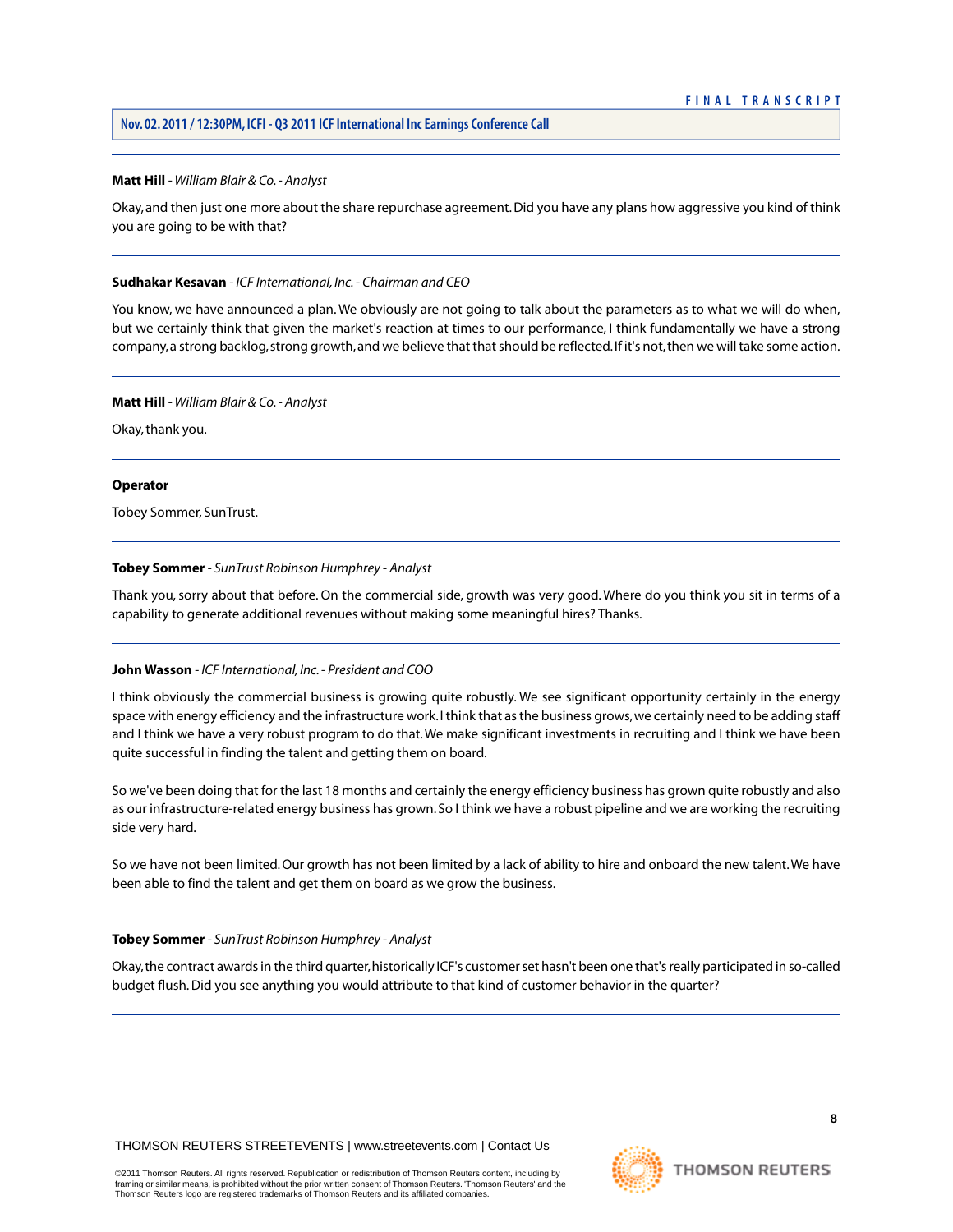# **Nov. 02. 2011 / 12:30PM, ICFI - Q3 2011 ICF International Inc Earnings Conference Call**

#### **Sudhakar Kesavan** *- ICF International, Inc. - Chairman and CEO*

As I said to the prior question, I think it was from William Blair, we didn't see any difference in the behavior this quarter versus the prior quarter. I think we basically won, as I said, a greater share than what we did. Perhaps that's an indication of some takeaways from some of the other companies which were -- in similar areas. But we didn't necessarily see a flush, so to speak.

#### **Tobey Sommer** *- SunTrust Robinson Humphrey - Analyst*

So was that the improved win rate was a function of an improved rate on bids for new work?

#### **Sudhakar Kesavan** *- ICF International, Inc. - Chairman and CEO*

Yes, I think we bid more new work and we won more of the new work we bid.

#### **Tobey Sommer** *- SunTrust Robinson Humphrey - Analyst*

Okay, thank you very much.

#### **Operator**

<span id="page-9-0"></span>A.J, Strasser, Cooper Creek Partners.

## **A.J. Strasser** *- Cooper Creek Partners - Analyst*

Thanks for taking my question. Great quarter, guys. Could you elaborate a little bit on -- I understand your need to be conservative on next year's guidance, but could you elaborate a little bit on how much of the backlog you typically burn on a one-year forward basis? Of that 1.7, just what's sort of the average maturity or duration of a contract? And just to give us a sense of your assumptions for coming up with next year's top line?

#### **Sudhakar Kesavan** *- ICF International, Inc. - Chairman and CEO*

The average duration of the backlog would be -- the bulk of it would be 18 to 24 months tailing away. You know, we have \$796 million of funded backlog, which is more likely to be shorter-term duration than the one which is unfunded, so clearly the \$796 million is a funded amount and that you can take to be backlog which is likely to be used for in the immediate 12 to 18 months, with some exceptions. So I don't know whether that gives you some sense of what backlog we have.

#### **A.J. Strasser** *- Cooper Creek Partners - Analyst*

That's helpful.Then just piggybacking off of that, what percentage of your top line year to date has been commercial and what percentage of the forward-looking guidance is expected to be commercial?

# **Sudhakar Kesavan** *- ICF International, Inc. - Chairman and CEO*

I think our commercial work as stated in the release if you look at it is 20%, 19% or 20%, 19% nine months and 20% for the three months ending September 30. And so the balance 80% is federal and state and local there's some international work, 4% in addition to 20%. 24% is non-federal -- non-US federal, non-US state and local. And so backlog traditionally is for government work but we do have some large energy efficiency contracts in the federal arena which have strong backlog, too.



**9**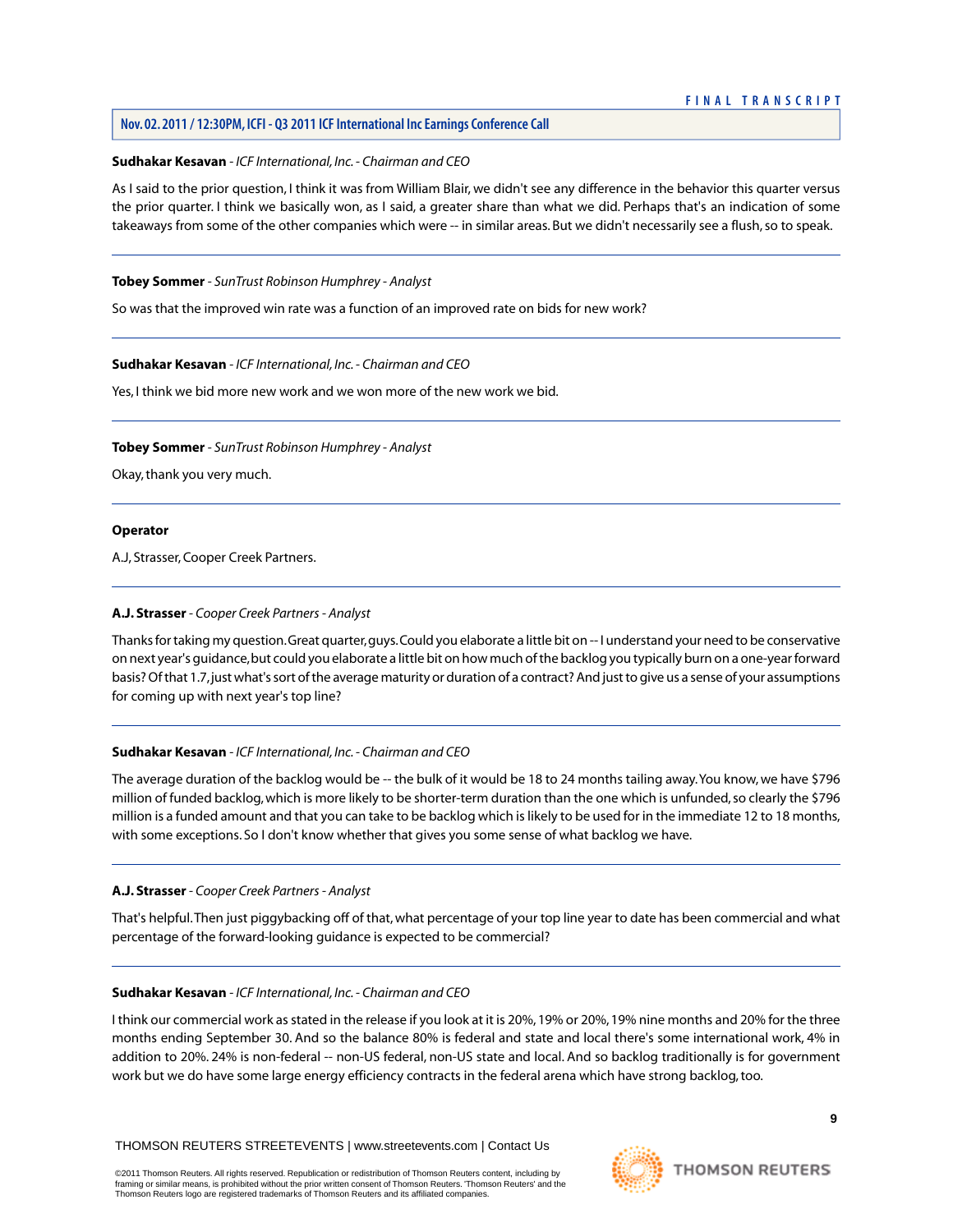So I think that if you simply look at 80% of our revenue for next year, 80% or \$910 million is \$720 million or so, we have \$796 million in funded backlog, so that gives you some sense as to the visibility of the revenue and earnings.

#### **A.J. Strasser** *- Cooper Creek Partners - Analyst*

Thank you. Just lastly on the buyback plan, could you just elaborate on that? Is this your first buyback plan in place? What specifically prompted it here at these levels?

#### **Sudhakar Kesavan** *- ICF International, Inc. - Chairman and CEO*

Yes, it is our first buyback plan. I think it was prompted by the fact that we saw (inaudible) at some point, at certain points the valuation, Company valuation is not quite what it should be given the fundamentals of the business and the Board thought that it is important to make sure that we have a buyback plan.

There are three ways of providing shareholder value. One is organic growth. Second is making sure that you increase your earnings.The third is you repurchase your shares to some extent to -- and that obviously helps on the EPS side.

So I think that we are trying to use all the levels to make sure that shareholders are pleased with our performance and with the valuation which the Company has.

#### **A.J. Strasser** *- Cooper Creek Partners - Analyst*

Thank you very much for taking my question.

#### <span id="page-10-0"></span>**Operator**

Erik Olbeter, Pacific Crest.

# **Erik Olbeter** *- Pacific Crest Securities - Analyst*

Congratulations as well. In terms of the \$105 million that are protested, have you included that either in total backlog or funded backlog?

#### **John Wasson** *- ICF International, Inc. - President and COO*

Yes, both those contracts we did sign and we began work, so they are -- were included in the sales number and the funded backlog numbers that we've reported.

#### **Sandy Murray** *- ICF International, Inc. - SVP and Interim CFO*

Both funded and non-funded.

#### **John Wasson** *- ICF International, Inc. - President and COO*

Both funded and unfunded backlog for those two contracts.

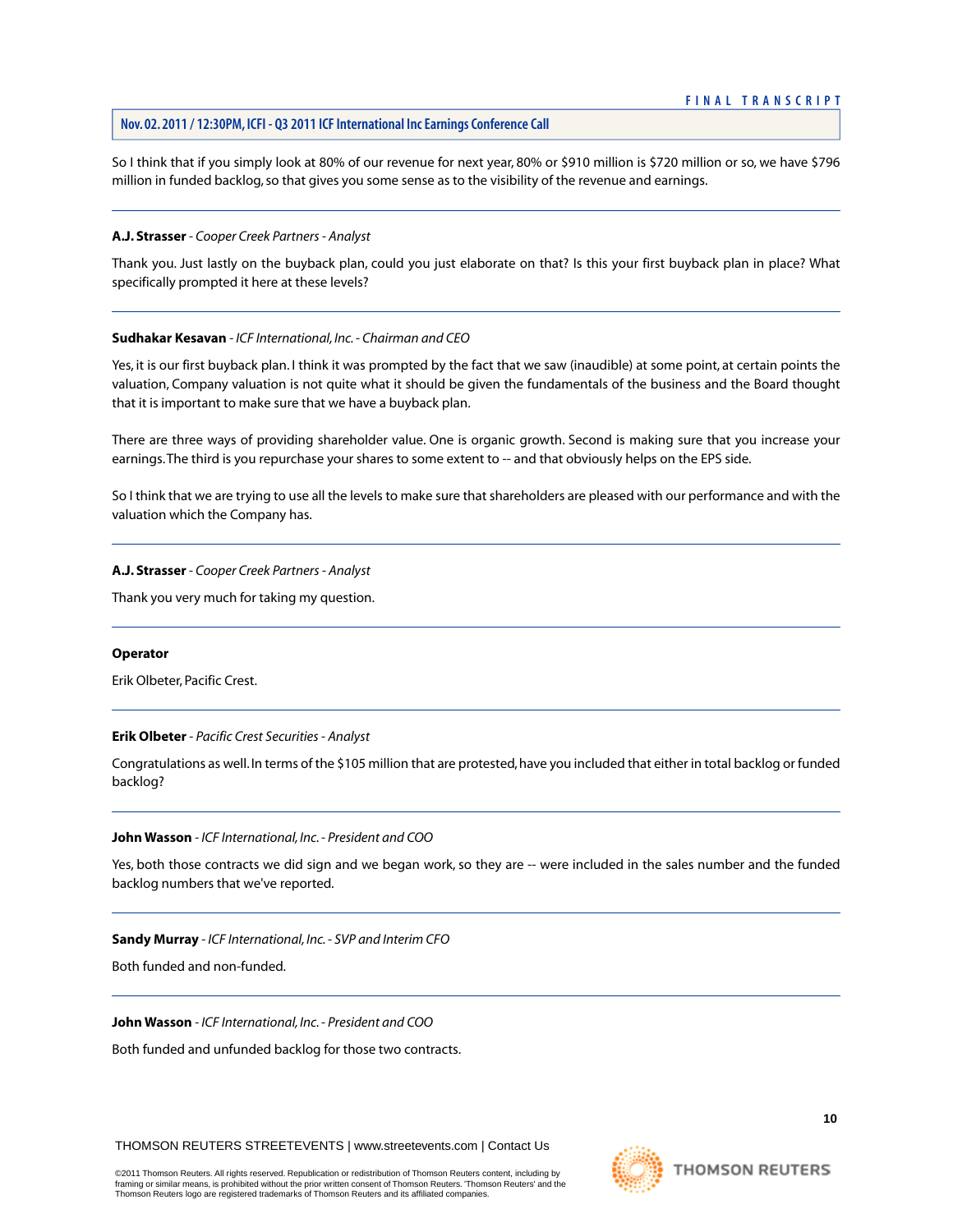# **Nov. 02. 2011 / 12:30PM, ICFI - Q3 2011 ICF International Inc Earnings Conference Call**

#### **Erik Olbeter** *- Pacific Crest Securities - Analyst*

Okay, helpful. As we think about 2012 guidance, of course we have the super committee who's meeting trying to figure out if they can avoid sequester, if they can't, it appears like we're going to get a 9% cut in the budget in what would be your fourth quarter of 2012.

As you -- how do you think about that in terms of guidance? Is that something you considered when you sort of put forward this guidance and have you effectively derisked?

#### **Sudhakar Kesavan** *- ICF International, Inc. - Chairman and CEO*

I don't know if anyone can effectively derisk what Congress and what's currently happening.We are trying to do the best we can and as I've said, we will know more by hopefully the early part of -- towards the end of this year and early part of next year. And we will give you better guidance.

I think we feel reasonably good about 2012, but as you point out, there are some risks in the fourth quarter of 2012 and we just -- we have we think accounted for them a little bit but it's not clear that we have accounted for them fully or whether we have over accounted for them. So we will know more by the end of the year and early part of next year.

#### **Erik Olbeter** *- Pacific Crest Securities - Analyst*

All right, great.Thank you.

#### <span id="page-11-0"></span>**Operator**

Bill Loomis, Stifel Nicolaus.

#### **Bill Loomis** *- Stifel Nicolaus - Analyst*

Thank you, good quarter. Just had a couple questions, but first on the awards, for example, can you tell me like the BG&E work? Did you consider that recompete or new business, the \$55 million?

#### **John Wasson** *- ICF International, Inc. - President and COO*

We actually considered that new business. There was no competition for that. It is a difference -- there is a different stage for -it is a different stage of the work and it was a contract that certainly we didn't anticipate any kind of recompete when we won the first contracts. So we are pleased to continue this work.

#### **Bill Loomis** *- Stifel Nicolaus - Analyst*

Does that continue at current revenue levels from predecessor or is that incremental growth?

#### **Sudhakar Kesavan** *- ICF International, Inc. - Chairman and CEO*

No, I think it continues at the same level, probably.

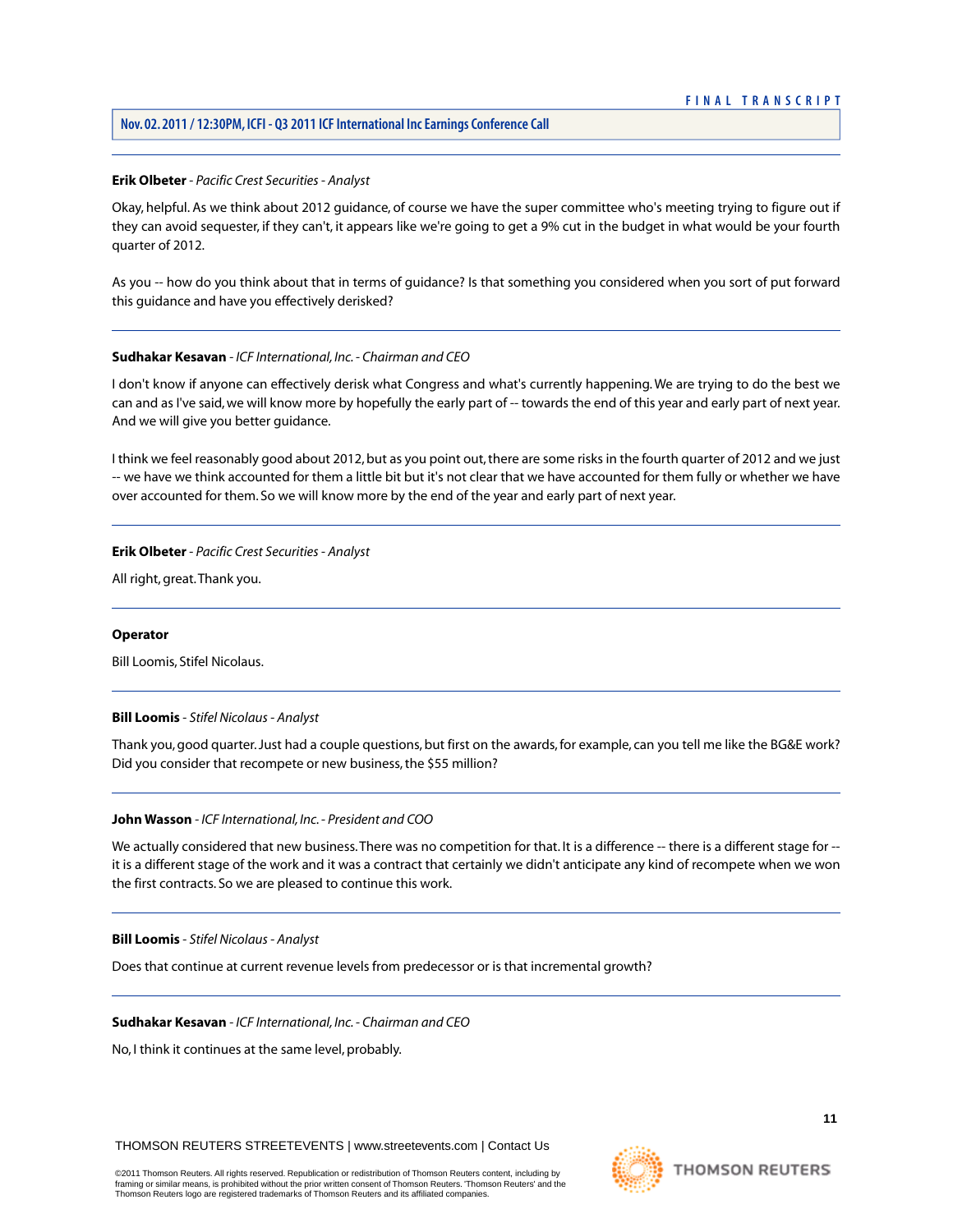## **John Wasson** *- ICF International, Inc. - President and COO*

About the same level. It might be slightly higher but about the same level.

#### **Bill Loomis** *- Stifel Nicolaus - Analyst*

Okay, on the federal revenue last year, I know you have some pass-throughs in the second and third quarter but you had a sequential drop on federal from roughly \$140 million to \$133 million looking this year with your roughly \$144 million in federal business, do you expect a similar sequential drop this year or do you think it will be more sequentially flat in the federal business?

#### **Sudhakar Kesavan** *- ICF International, Inc. - Chairman and CEO*

You mean in the fourth quarter?

# **Bill Loomis** *- Stifel Nicolaus - Analyst*

From third quarter to fourth quarter of this year, yes.

#### **Sudhakar Kesavan** *- ICF International, Inc. - Chairman and CEO*

We do expect a sequential drop, right? Because traditionally it drops in the fourth quarter.

### **Bill Loomis** *- Stifel Nicolaus - Analyst*

Now last year you had some unusual pass-throughs. If I look back in my note, did you have the same this year or do you expect the extent of a drop that you had last year sequentially?

# **Sudhakar Kesavan** *- ICF International, Inc. - Chairman and CEO*

I'm sorry, Bill. Maybe I misunderstood the question. Are you talking about the subcontract revenues or are you talking about the federal -- amount of federal business?

#### **Bill Loomis** *- Stifel Nicolaus - Analyst*

Amount of federal business in total, the total revenues.

#### **Sudhakar Kesavan** *- ICF International, Inc. - Chairman and CEO*

I think it will drop by about \$10 million from -- or so or slightly lower than that from Q3 to Q4.

# **Bill Loomis** *- Stifel Nicolaus - Analyst*

Okay, then you had strong awards in the third quarter. Did you see any momentum in awards early in the fourth quarter so far? Do you think -- I know it's not going to be what the third quarter was, but do you think it could be a -- still a solid awards quarter or do you think things will quiet down?

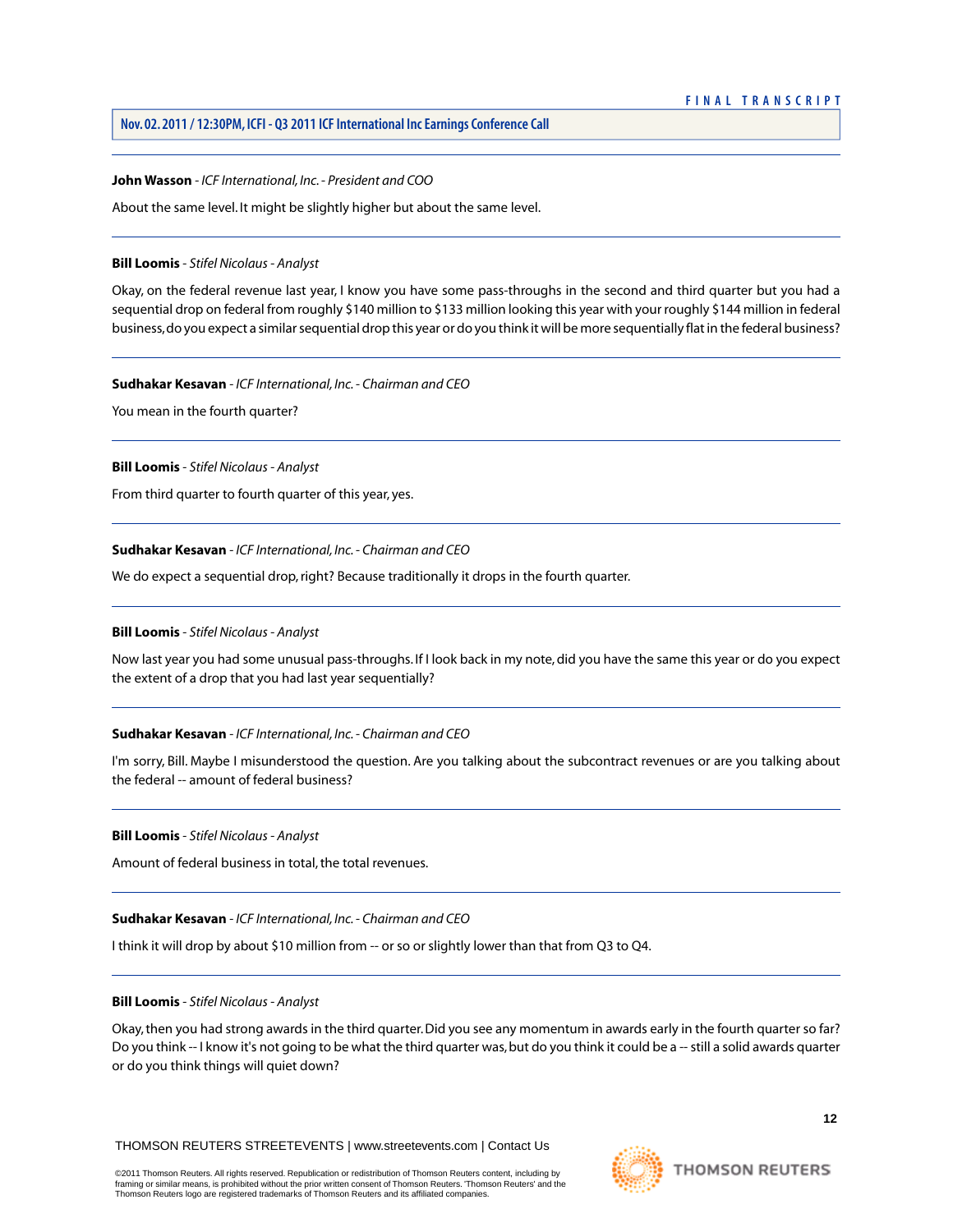# **Nov. 02. 2011 / 12:30PM, ICFI - Q3 2011 ICF International Inc Earnings Conference Call**

# **Sudhakar Kesavan** *- ICF International, Inc. - Chairman and CEO*

Normally things quieted down. We think that there is some award activity ongoing in the fourth quarter. We certainly got a good, strong third quarter, so we anticipate that the fourth quarter will be slower, significantly slower. If it is better, it would be great.

## **John Wasson** *- ICF International, Inc. - President and COO*

I would say that. I would expect the fourth quarter this year to be a lot like the fourth quarter of last year.We do have a seasonality but I don't think there is -- I would expect a similar quarter to last year.

# **Bill Loomis** *- Stifel Nicolaus - Analyst*

Okay, and then on some of the awards you won in the third quarter, with the exception of the two that are being protested, are all of those -- the newer businesses, is that staffed and starting to contribute here in the fourth quarter?

# **John Wasson** *- ICF International, Inc. - President and COO*

Yes, I would say they are starting to contribute. We are ramping them up and bringing the new staff on board and so I think there will be a ramp up in the fourth quarter and we should be as we go into 2012 fully up and running. So we are in a ramp up period here.

## **Bill Loomis** *- Stifel Nicolaus - Analyst*

How did you see pricing on some of these new contracts you won versus say a year ago or so?

#### **John Wasson** *- ICF International, Inc. - President and COO*

I think the pricing -- the pricing environment, we really haven't seen a significant change certainly in the public health or in the civilian contracts. Pricing is -- it's a competitive environment but it's -- I would say that the pricing is similar to what we've seen in the last several quarters.We are not under intense pricing pressure on these awards.

#### **Bill Loomis** *- Stifel Nicolaus - Analyst*

Okay, and then on the -- any change on the commercial side in terms of pricing or anything like that, any change in trend on commercial given the slowdown in the global economy? I know most of it is domestic, but obviously some of your bigger customers have a lot of international work as well.

#### **John Wasson** *- ICF International, Inc. - President and COO*

I don't think there's been any change in the commercial environment. I think we are not under -- the rates have remained consistent, so we haven't seen any changes in the pricing or competitive environment on the commercial side.

#### **Bill Loomis** *- Stifel Nicolaus - Analyst*

Okay, thank you.

THOMSON REUTERS STREETEVENTS | [www.streetevents.com](http://www.streetevents.com) | [Contact Us](http://www010.streetevents.com/contact.asp)

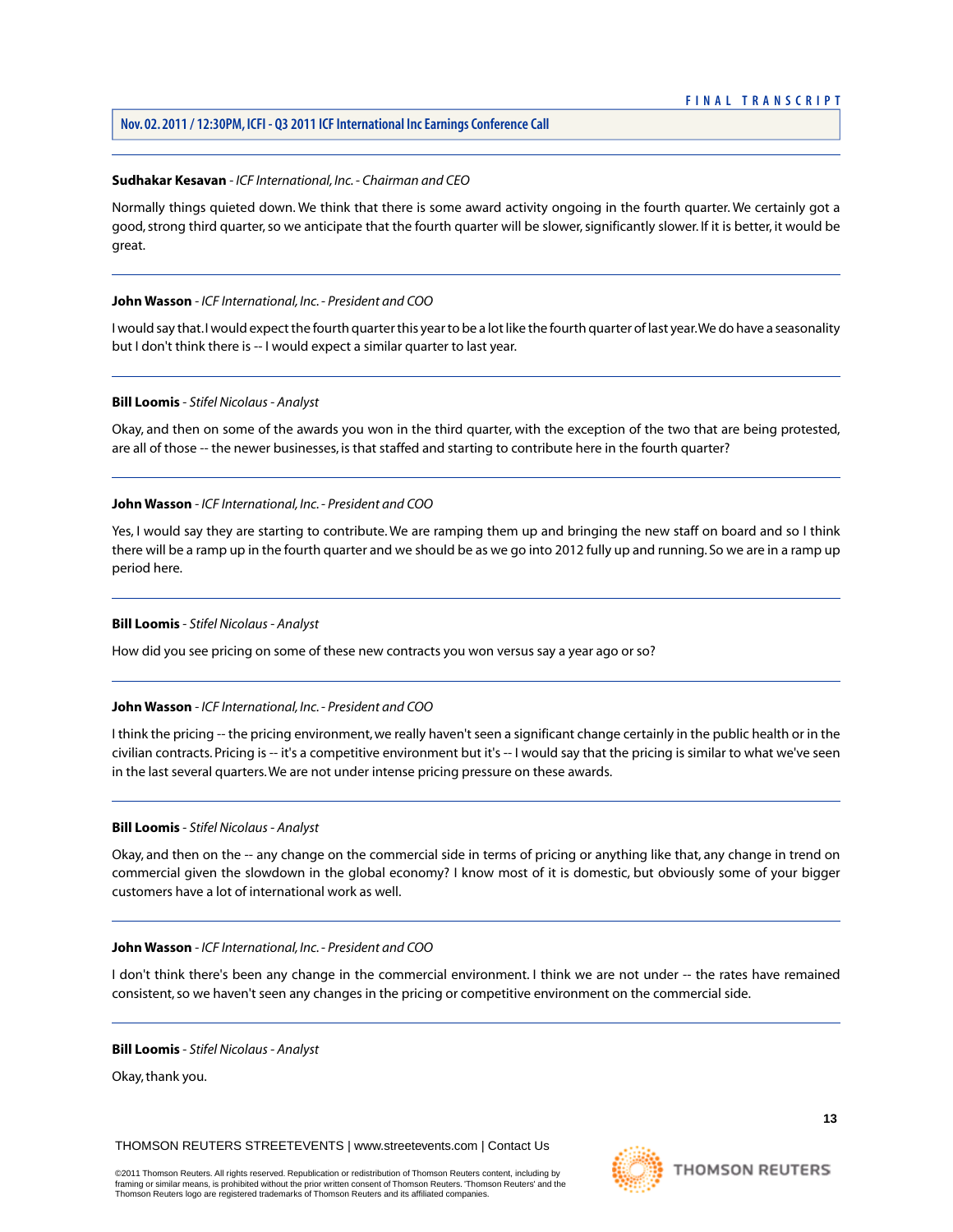#### **Operator**

Eric Prouty, Canaccord.

# <span id="page-14-0"></span>**Eric Prouty** *- Canaccord Genuity - Analyst*

Thank you and good quarter. Quick question back in the commercial side. Should we be seeing a -- as commercial continues to grow faster than the rest of the business, should we be expecting a good positive mix shift on the gross margin for the total Company?

#### **Sandy Murray** *- ICF International, Inc. - SVP and Interim CFO*

No, no, we should not. I think you see we have been running this year anywhere from a high of 39.3% to this quarter 37.2% and I think we will be running approximately there. It will depend on what the percentage of our revenues is driven by subcontractor revenues versus our service revenue.

#### **Eric Prouty** *- Canaccord Genuity - Analyst*

Okay, so the commercial in general is not carrying a higher gross margin than the rest of the business?

#### **Sandy Murray** *- ICF International, Inc. - SVP and Interim CFO*

No, absolutely it is. Absolutely it is. However, if our subcontractor portion of our revenues grows along with that commercial growth, it offsets some of the improved margins we see on the commercial work.

#### **Eric Prouty** *- Canaccord Genuity - Analyst*

Okay.

# **Sudhakar Kesavan** *- ICF International, Inc. - Chairman and CEO*

As the implementation work continues and the sub pass-through increases, then the gross margin tends to get offset. The increased commercial gross margin tends to get offset by the fact that we have increased pass-throughs. However, if the increased -- if the subs remains for example hypothetically exactly the same percentage and the commercial work grows up, you're right, Eric, the gross margin will go up.

#### **Eric Prouty** *- Canaccord Genuity - Analyst*

Right. Sudhakar, on international in particular, it seems like the business is kind of stuck in a certain level here. Can that business be grown robustly organically or do you think it's going to take an acquisition or two to really jumpstart the international?

#### **Sudhakar Kesavan** *- ICF International, Inc. - Chairman and CEO*

I think as you point out, it is a little hard to grow because of the lack of scale. I think it will take an acquisition or two to make it really grow and as we pointed out in the prior quarters, we certainly are working hard at making sure that we make some progress on that front.

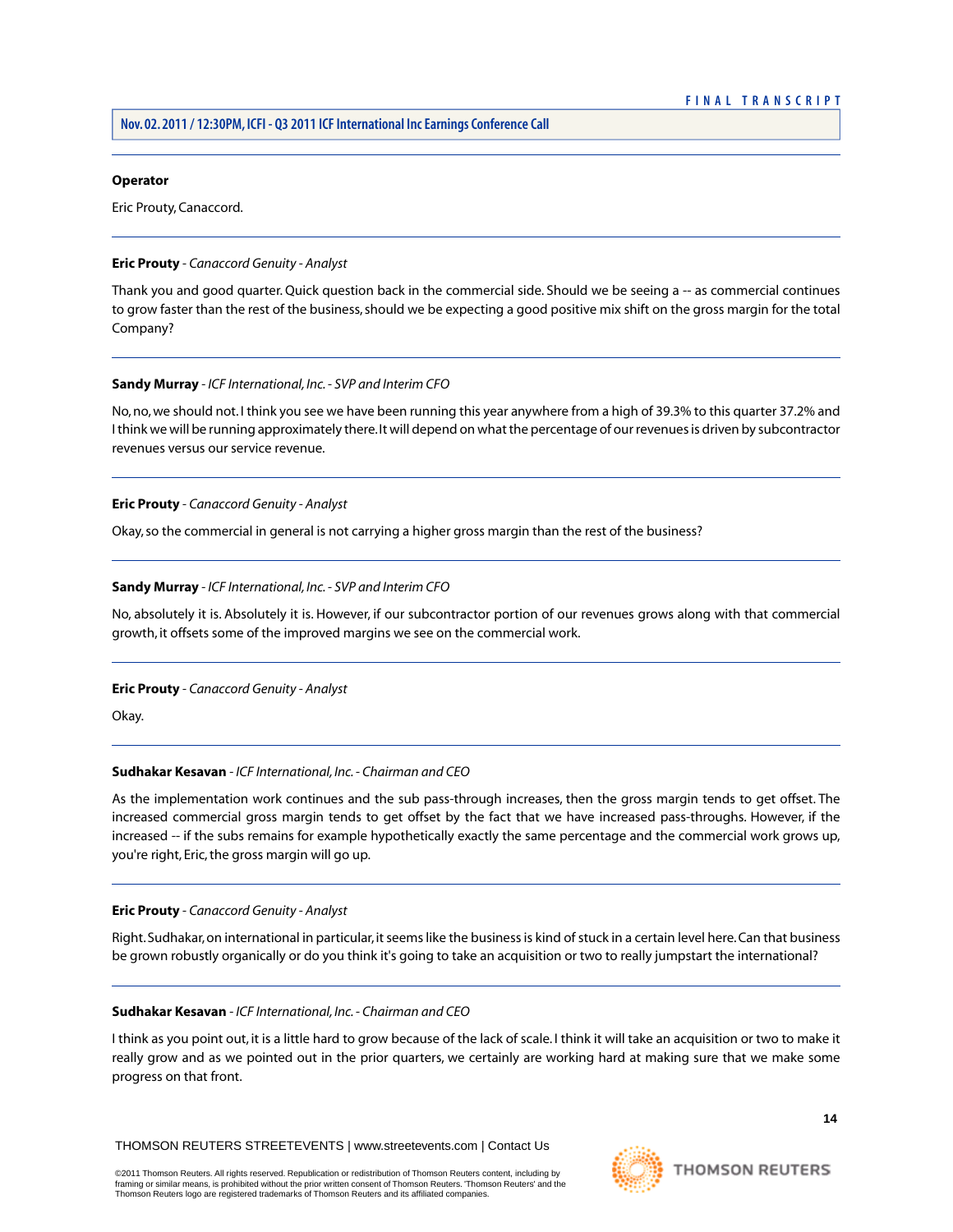# **Eric Prouty** *- Canaccord Genuity - Analyst*

Okay, and then finally on commercial, what are you seeing out there as far as either business you are executing or business opportunities outside of kind of the core utilities/energy efficiency work? Are there other pockets of opportunity out there that you guys are pursuing to diversify the commercial a little bit?

# **Sudhakar Kesavan** *- ICF International, Inc. - Chairman and CEO*

I think we have any number of different opportunities diversifying commercial business. In the existing client set, we have utilities.We have tech companies.We have -- as you know, airlines, airports, financial services companies which are not exactly great sources of revenue at the moment. But I think in the other three or four areas I mentioned, even the utility sector for example I know energy efficiency we've talked about a lot, but the utilities are large customers and we haven't fully exploited the fact that we could be providing significant additional services to utilities across the spectrum of all their different operational aspects.

For example, we do some work on energy efficiency. We do some work on asset transactional stuff. We do some work on the infrastructure side in terms of helping them do environmental impacts, but there's a whole bunch of work which we can do with them uniformly across a large number of utilities, say, on increased environmental work.We can do increased labor force work. We can do increased amounts of work which we currently are doing with them on the transactional stuff. We can do increased cyber security work.

So we haven't fully exploited the fact that we have great relationships with the utilities. Each of these utilities as big some of them as federal departments. And as you can see in our federal space, we have tens of millions of dollars of work with each federal department.There is really no reason why we shouldn't have tens of millions of dollars of work with -- a variety or work with each of the utilities.

So I think -- we think over the next year or two we certainly think that we can expand that fairly significantly. And there's also a greater certainty in funding there because utilities have funding sources which are -- the customer base and the customer base is a good source.You don't have any appropriations issues, etc. So the risk associated with the backlog utilities also is lower than in the federal arena.

So I think that the utilities are a good source. I know that you would like me to say that there's all kinds of other industries, but we still have to first explore the utilities before you move on to other industries.

**Eric Prouty** *- Canaccord Genuity - Analyst*

Sure, great, thank you very much.

#### **Operator**

Tim Quillin, Stephens.

# **Tim Quillin** *- Stephens Inc. - Analyst*

Thank you for taking my follow-up. Can you tell us what contracts are being protested?

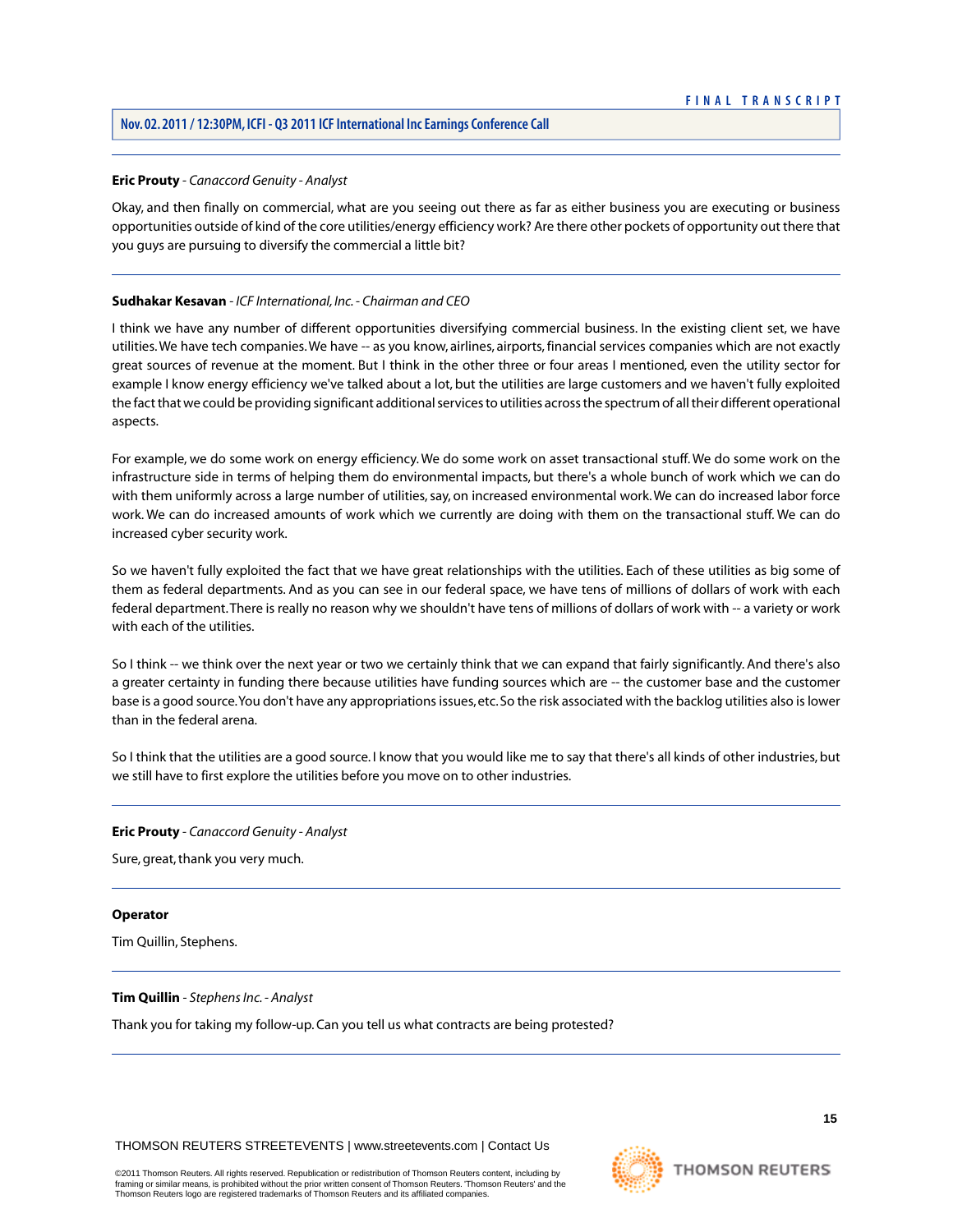**Sudhakar Kesavan** *- ICF International, Inc. - Chairman and CEO*

We were waiting for that question to be asked,Tim.

#### **Tim Quillin** *- Stephens Inc. - Analyst*

So was I. But I had to ask it myself.

#### **Sudhakar Kesavan** *- ICF International, Inc. - Chairman and CEO*

We will not get into that at the moment because then we'll have to get into who is protesting and what's happening and all that sort of stuff. So we will just let it be and we will hopefully get resolved and then we can tell you it's all resolved.

# **Tim Quillin** *- Stephens Inc. - Analyst*

I had to try. How about this? Do you have some kind of estimated timeline for resolution on either of the protests?

#### **Sudhakar Kesavan** *- ICF International, Inc. - Chairman and CEO*

Yes, one of them will be done by the end of the year, the other one by February, I think. End of January, early February.

#### **Sandy Murray** *- ICF International, Inc. - SVP and Interim CFO*

As you know, the GAO has 100 days to rule.

# **Tim Quillin** *- Stephens Inc. - Analyst*

Right. Okay.Very good. And then on -- you've had some success here at CDC and you've talked previously about the pipeline of opportunities there.What's the pipeline look right now look like right now?

#### **John Wasson** *- ICF International, Inc. - President and COO*

At CDC?

#### **Tim Quillin** *- Stephens Inc. - Analyst*

At CDC, yes, thank you.

#### **John Wasson** *- ICF International, Inc. - President and COO*

I think we have one task order still waiting to hear on award and I think we expect the next round of task orders to come out I think sometime in the spring we will see another round of new task orders coming out. So we've still have one more to be awarded here on the award and then we are in capture on a set of opportunities that we expect will RFP to be released later this spring.

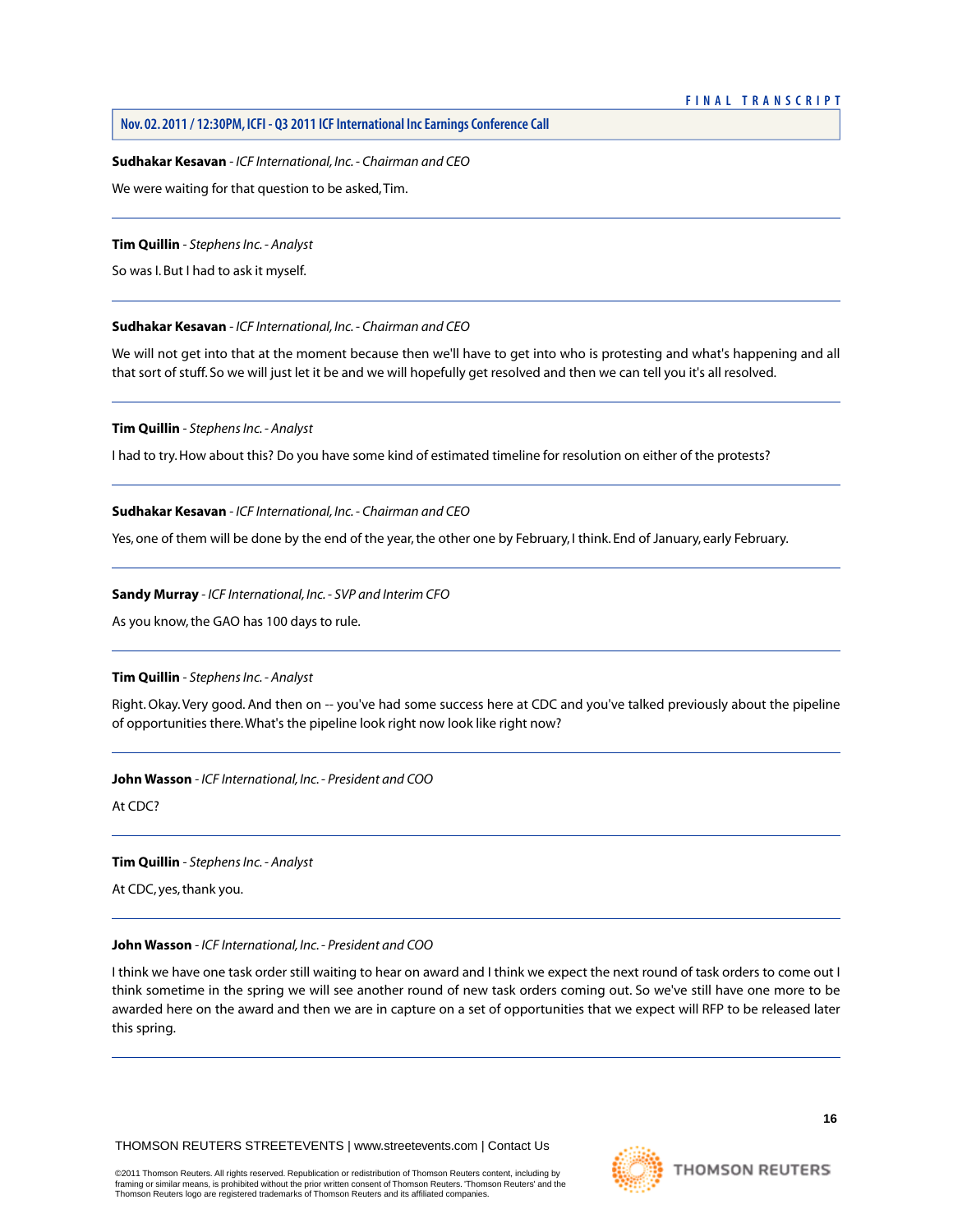#### **Tim Quillin** *- Stephens Inc. - Analyst*

Got it, thank you. Then just lastly, you alluded to potential for international acquisitions but maybe if you can talk just more generally about acquisitions you are looking for and how much dry powder you think you have in terms of borrowing capacity or what leverage ratios you would be comfortable with in making an acquisition? Thank you.

#### **Sudhakar Kesavan** *- ICF International, Inc. - Chairman and CEO*

I think that we have -- we're looking at acquisitions in our domain areas of expertise clearly in markets which I alluded to to some extent earlier in my responses to certain questions. And in -- anyplace where we think that the potential for growth is significant and the margins are strong, we are looking at domestically. And as I said, we are also looking internationally to expand to what we currently do again in our areas of expertise. So we are looking at both.

In terms of dry powder, we have -- I think it's public information -- we had \$[225] million credit line of which \$50 million is drawn at the moment, so we clearly have a fair bit of capacity.We also has a \$75 million accordion on top of that, so in terms of leverage ratios, we would be comfortable with leverage ratios which in the 3 range, up to 3 multiple of our trailing 12 months EBITDA. So we don't see any trouble in doing that and depending on the backlog and other profiles of any companies we are looking at, could become comfortable at slightly higher rates.

We come from a -- we have over the last 10 years we have had significant amounts of leverage and we managed our cash quite conservatively, so I think we are comfortable. We obviously don't want to over leverage, but want to make sure that we take advantage of opportunities as they present themselves.

#### **Tim Quillin** *- Stephens Inc. - Analyst*

Great, that's perfect.Thank you.

#### <span id="page-17-0"></span>**Operator**

Mark Jordan, Noble Financial.

#### **Mark Jordan** *- Noble Financial Group - Analyst*

Good morning, gentlemen. Question relates to stimulus funding. How much of your awards over the last year or two have been funded out of the original stimulus program and how long does that funding last? Do you see any of those activities continuing once that funding is fulfilled?

#### **Sudhakar Kesavan** *- ICF International, Inc. - Chairman and CEO*

We haven't thought about the stimulus, Mark, for a while. I remember answering questions a little while ago I think last year or something where the numbers were -- I really -- I think in the past, it was around 2%, 3%, 4% of the overall number. How much it is right now, I don't -- I can't tell you.

#### **Mark Jordan** *- Noble Financial Group - Analyst*

Do you know if that once the funding cycle is complete, are those programs funded under sources or do they terminate?

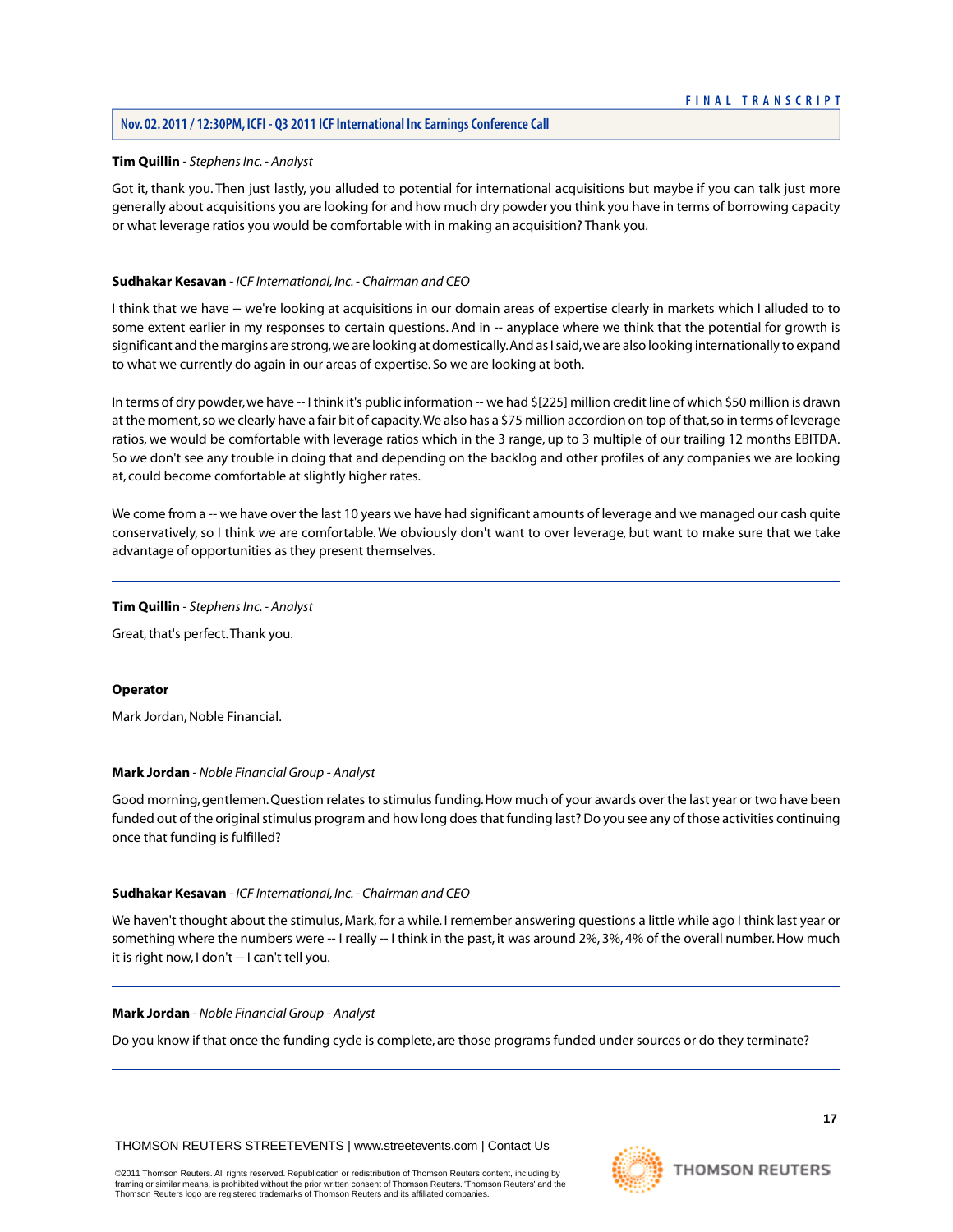#### **Sudhakar Kesavan** *- ICF International, Inc. - Chairman and CEO*

No, some of them actually have been funded under other sources so I think one of the CDC programs continued under another more permanent funding source. And some of them will -- I think some segments, some of them already are sunsetting. So I think that it's a mixed bag.

#### **Mark Jordan** *- Noble Financial Group - Analyst*

All right, and a final question relative to M&A activity, obviously with the repurchase agreement or buyback activity you initiated, you are selling at about 6 times next year's EBITDA. Do you see that this is a fundamental shift in looking at the attractiveness of acquisitions vis-a-vis purchasing your own stock?

#### **Sudhakar Kesavan** *- ICF International, Inc. - Chairman and CEO*

Yes, I've been asked this question. I don't think so. I think when we do these acquisitions we have tended to buy them effectively at a much lower multiple than our trailing because of the fact that we do well in terms of growing them and increasing their profits. Not that we buy anything which is not already pretty healthy, but we can make it healthier and grow more rapidly, as was the situation in Macro. The Macro multiple when we acquired it may have been a little higher than our trilling 12-month multiple but effective multiple a year or two years later when you looked back was a much lower multiple than what we are trilling at because we grew the business very rapidly and we've been very successful in leveraging it to get additional work.

And so it's not -- there's not fundamental shift. I think that we were struck by the fact that the valuation obviously are much lower than what we thought and sometimes the reaction of the markets to our -- to the Company is not consistent with the fundamentals. So we thought that we'd put something in place to make sure that we take care of that eventuality.

#### <span id="page-18-0"></span>**Operator**

Edward Caso,Wells Fargo Securities.

# **Rick Eskildsen** *- Wells Fargo Securities - Analyst*

Thanks very much. It's actually Rick Eskildsen on for Ed. Just one quick question on the protest. Have you seen an increase for your book of business in terms of protests and sort of you are seeing that happening more and more in your business as it's become a bigger deal throughout the federal market?

#### **Sudhakar Kesavan** *- ICF International, Inc. - Chairman and CEO*

Not across the board, but in certain specific sectors in this case, we are seeing it in a specific area. But I wouldn't say that it's across the board.

#### **Rick Eskildsen** *- Wells Fargo Securities - Analyst*

Okay, thank you very much.

#### **Operator**

(Operator Instructions). A follow-up from A.J. Strasser, Cooper Creek Partners.

THOMSON REUTERS STREETEVENTS | [www.streetevents.com](http://www.streetevents.com) | [Contact Us](http://www010.streetevents.com/contact.asp)

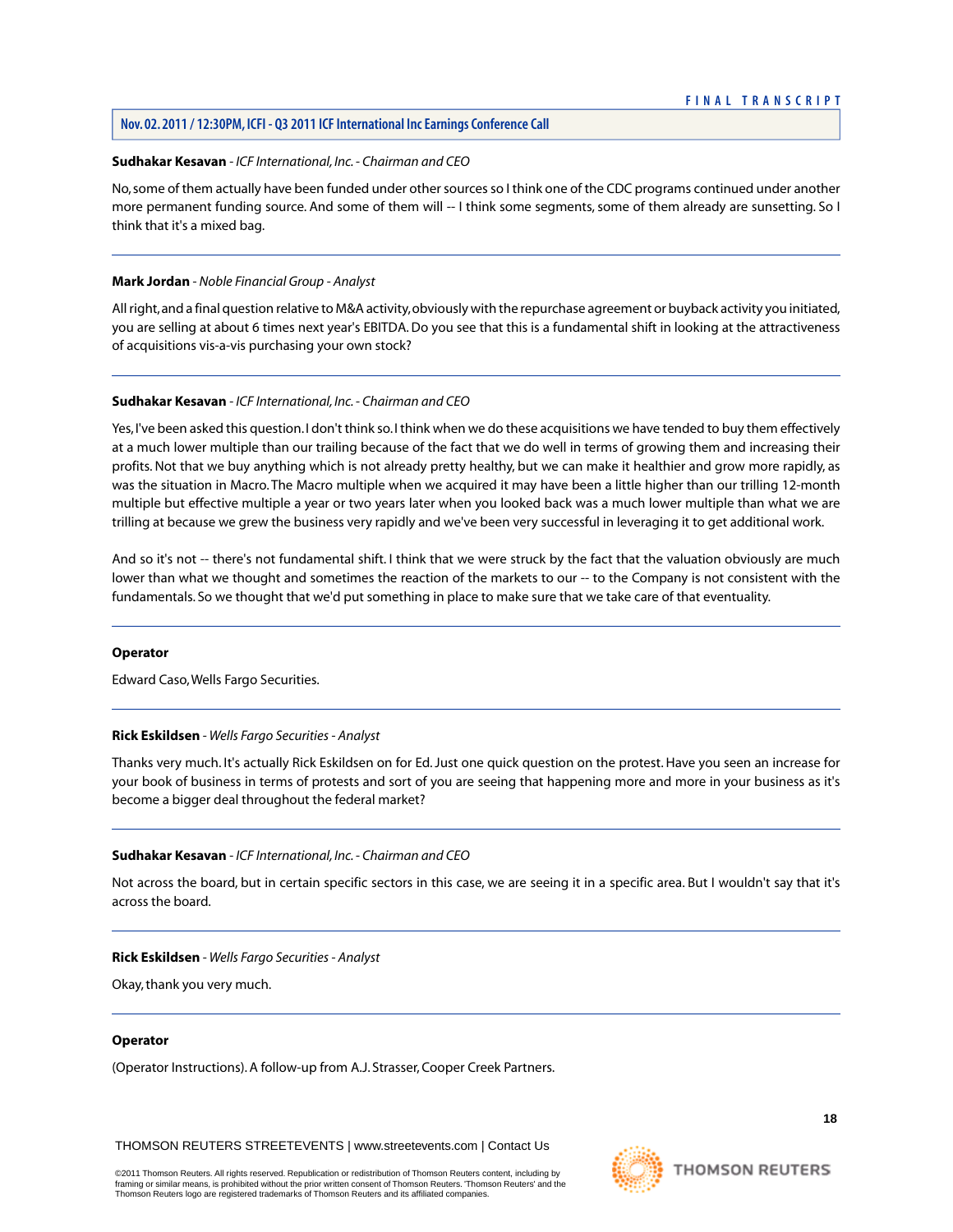# **Nov. 02. 2011 / 12:30PM, ICFI - Q3 2011 ICF International Inc Earnings Conference Call**

## **A.J. Strasser** *- Cooper Creek Partners - Analyst*

Thanks, guys, for taking up my follow-up question. I just wanted to kind of dig a little bit into the bookings for the quarter.You have never been -- you've been sort of hanging around in the \$1.3 billion to \$1.4 billion backlog range and then all of a sudden it goes to \$1.7 billion and it's great. I am just trying to understand have you -- has something changed here? Is it a function of scale? Is it a function of reputation? Are you winning more awards because you are larger now?

I just -- it impresses the point I'm trying to understand whether or not we are in a new sort of paradigm and to the extent that you can tell us what your historical win rate has been and then what your win rate was this quarter? That would be great, too. Thanks.

#### **Sudhakar Kesavan** *- ICF International, Inc. - Chairman and CEO*

You know, I think it's -- as the Company grows, we have more resources that we will bid more and the theory of the firm works. You basically bid more, you have a bigger pipeline.You win more and therefore you grow more. And so as we have -- as we've grown, we've invested more in business development.We have grown the pipeline and we have won more.

So I think that the fact that the pipeline, the fact that backlog has gone up, I think is consistent with the fact it has to go up in order for us to deliver increased revenues the following year. So I think certainly that is happening.

Historically our win rates have been in the 40s -- 40% range dollar weighted and this quarter it's more in the 50s.

#### **A.J. Strasser** *- Cooper Creek Partners - Analyst*

Has it ever been in the 50s?

#### **Sudhakar Kesavan** *- ICF International, Inc. - Chairman and CEO*

Not since we've been monitoring it carefully as a public company.

#### **A.J. Strasser** *- Cooper Creek Partners - Analyst*

Okay, thank you very much.

#### **Operator**

At this time we have no further questions in queue. I would like to turn the call back over to management for closing comments.

#### **Sudhakar Kesavan** *- ICF International, Inc. - Chairman and CEO*

Thanks very much for joining us today and we look forward to speaking to you again on the next earnings call early next year. Thank you.